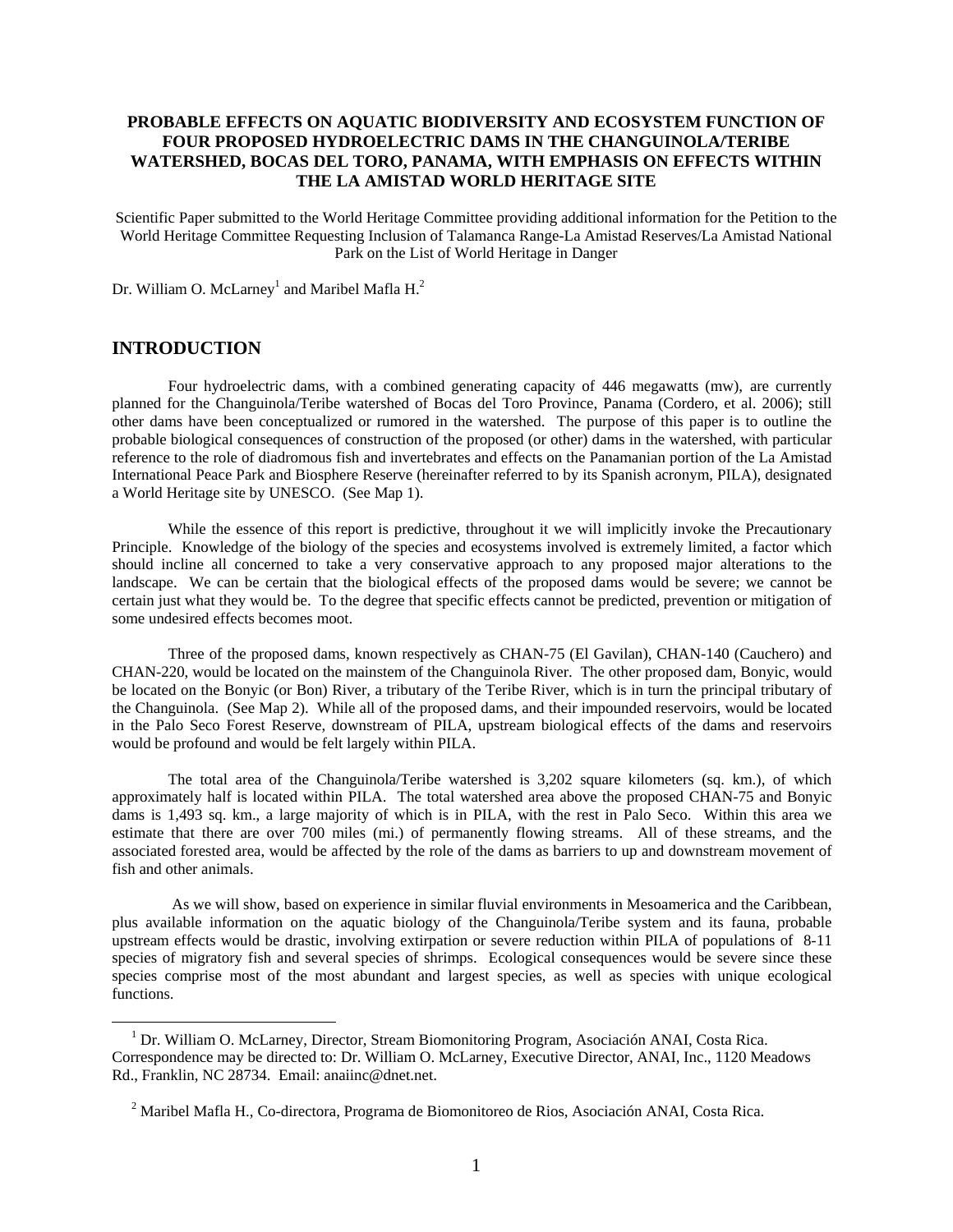In addition to the effects within PILA, the dams would cause alterations to aquatic and terrestrial ecosystems within the area of the 4 impoundments as well as to the Bonyic, Teribe and Changuinola Rivers and their tributaries downstream to and including the Changuinola estuary. Probable cultural and economic impacts on the Naso and Ngobe ethnias, who inhabit the Palo Seco area, should also be considered, as should the biological and economic effects on river and estuarine fisheries downstream of the dams. Non-biological effects will not be treated in this report; reference may be made to McLarney (2005), McLarney and Mafla (2006b) and Cordero, et al. (2006, 2007).

 Effects within PILA are emphasized here because PILA is a UNESCO World Heritage site. The first justification for declaration of the Panamanian portion of PILA as a National Park was "to protect a significant sample of the biological diversity of one of the richest faunal and floral zones which still remains largely unaltered in the Republic of Panama" (Alvarado, 1989). It has been argued that if the biodiversity of a major portion of PILA were to be knowingly reduced, Panama would be failing to live up to its obligations to UNESCO, and that the World Heritage site status of PILA-Panama should be questioned. This is the subject of a petition submitted to the UNESCO World Heritage Committee on April 22, 2007 by the Center for Biological Diversity (CBD) (Thorson, et al. 2007. Petition to the World Heritage Committee Requesting Inclusion of Talamanca Range-La Amistad Reserves/La Amistad National Park on the List of World Heritage in Danger.) This paper provides a more detailed explication of biological information reviewed by the CBD in arriving at their position.

## **DAMS AS BARRIERS, AND THE IMPORTANCE OF DIADROMY**

 Any obstruction placed in a flowing stream will function to some degree as a barrier to up and downstream movement by aquatic animals, and thus to some degree, will fragment the ecosystem. Even porous rock dams placed in small streams in order to temporarily impound water for uses such as irrigation or recreation may require fish and other animals to expend extra energy and expose them to predators. At the opposite extreme, high dams on major rivers can function as nearly absolute barriers, dividing the river into two isolated segments, separated not only by the dam, but by a third and extremely different environment in the form of a reservoir lake. The degree to which these effects may be mitigated is variable; here we will argue that in the specific case of the Changuinola/Teribe watershed, mitigation adequate to protect biodiversity within PILA is well-nigh impossible. This is especially true in the case of the CHAN dams; the barrier effect of 3 dams and reservoir lakes in sequence would likely negate even the slight possibility of long term survival of some diadromous species in the system were there only one dam and reservoir.

 In defending this argument, we will need to introduce some very specific vocabulary anent the modes of movement of aquatic animals. Some fishes and many aquatic invertebrates are relatively sedentary; they tend to spend their entire lives within a fairly restricted area (though long involuntary movements may occur under conditions of extreme weather or as a consequence of anthropogenic disturbance). These animals are generally considered to be "non-migratory," though wandering by individuals or involuntary movement may play an important role in dispersal of populations.

 Some forms of voluntary movement, even over long distances, are not properly referred to as "migratory." An example would be the opportunistic movements of some largely marine fishes up rivers in pursuit of prey. This accounts for the occasional capture of large marine fishes such as snooks (*Centropomus*) and jacks (*Caranx*) well inland on rivers such as the Changuinola and Teribe. This behavior is not strictly essential to the survival of these species; some populations exist without ever realizing this opportunity. "Migration" was best defined by Northcote (1979) as:

"movement resulting in an alternation between two or more habitats (i.e. a movement away from one habitat followed by a return again), occurring with regular periodicity (usually seasonal or annual), but certainly within the life span of an individual and involving a large fraction of the breeding population. Movement at some stage of this cycle is *directed* rather than a random wandering or a passive drift, although these may form part, or one leg of a migration."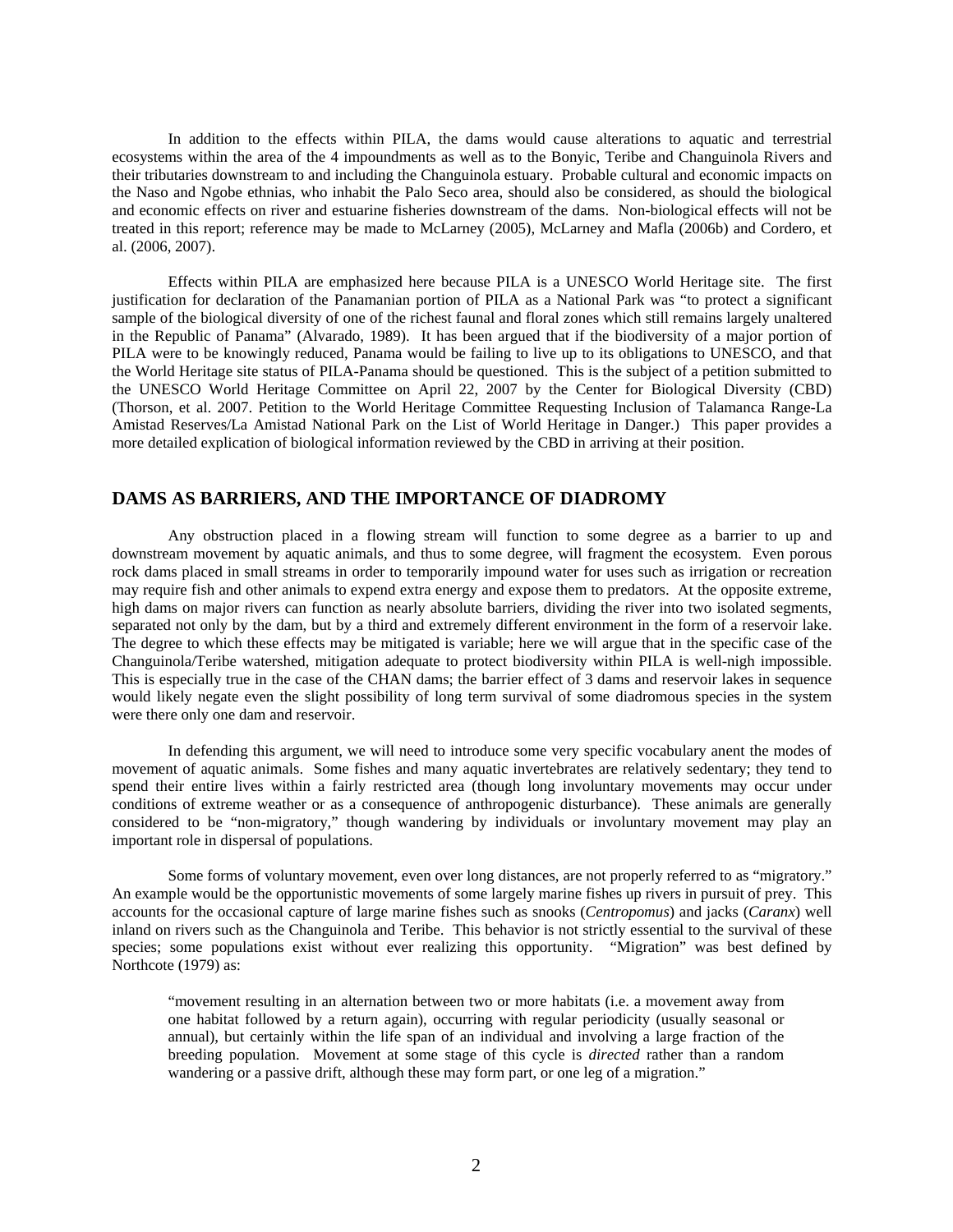In other words, true migration is voluntary movement essential to the maintenance of species and populations. In fresh water fishes, true migration may be divided into two categories, as first defined by Myers (1949): *Potamadromy* refers to migrations carried out totally within fresh water. *Diadromy* is applied to those animals which are obliged to migrate between fresh and salt waters in order to complete their life cycle. There is no evidence of potamadromy in the Changuinola/Teribe watershed, although one of the commonest obligate fresh water species of the watershed (*Astyanax aeneus*) has been shown to be potamadromous in Guanacaste, Costa Rica (Lopez, 1978). However, we here identify (Table 1) 11-15 diadromous species in the watershed, of which 8 or 9 regularly reach the waters of PILA.

 Some proportion of diadromous animals exists in most of the fresh waters of the world. However, diadromy is especially prevalent on islands and isthmuses, such as Mesoamerica, where river systems are necessarily short. In the case of Mesoamerica, including Bocas del Toro, the predominance of diadromous forms is also due to the periodic isolation, over geologic time, of the isthmus from the larger continental land masses of North and South America. As a consequence, diversity of "primary" fresh water fishes, defined by Myers (1966) and Miller (1966) as fishes strictly intolerant of salt water (stenohaline fishes), is low. "Apparently dispersal has been a slow process for the majority of the freshwater fishes due to their inability to travel by salt water or other means." (Bussing, 1998). As a consequence, euryhaline fishes (able to tolerate a wide range of salinities), most of them of marine origin, have had a competitive advantage, and Mesoamerican rivers contain an unusually large proportion of fishes which are not truly "fresh water" species, in the sense of Myers and Miller. (We here refer mainly to fishes; much of the same terminology and arguments apply to some crustaceans, and we will also refer to shrimps in developing our argument.)

 Studies directed by us since 1999 in the Talamanca region of Costa Rica, bordering Bocas del Toro (McLarney and Mafla, 2006b) have resulted in a fairly complete list of the fresh water fish species of Talamanca. Of 43 species we have captured in fresh water (excluding species known only from estuaries), 20 move regularly between fresh and salt water and at least 14 exhibit true diadromous behavior. (McLarney and Mafla, 2006a) This information, supplemented by surveys conducted by Dr. Jorge Garcia of the University of Panama (personal communication, J. Garcia), information from the Smithsonian Tropical Research Institute database (STRI 2007), and informal reports by indigenous parataxonomists residing in the Changuinola/Teribe watershed (Mafla, et al., 2005) forms the basis for Table 1, which is a provisional list of the freshwater fishes of the Changuinola/Teribe watershed with what is known of their migratory behavior. (It is expected that this information will soon be updated by the results of a survey currently being conducted by a Smithsonian team in the Changuinola/Teribe watershed.) In Table 1 and the rest of this paper, we follow Myers (1949) and McDowall (1988) in dividing diadromy into 3 categories:

*Anadromous* fishes "pass the majority of their lives in the sea and migrate to fresh water to reproduce" (McDowall, 1988). The best known examples of anadromous fishes are the Pacific salmons (*Oncorhynchus*) which constitute a major commercial resource in North America and northern Asia. Although anadromy is by far the best known form of diadromy, it is little developed in the tropics. Most tropical anadromous fish, such as the pipefishes (Syngnathidae), do not ascend far above tidewater.

*Catadromous* fishes are the obverse of anadromous species; they "pass the majority of their lives in fresh water and migrate to the sea to reproduce." The best known examples are the freshwater eels (Anguillidae) of almost worldwide distribution, including Mesoamerica and Bocas del Toro.

*Amphidromous* fishes comprise a third and much less known category, although amphidromy is the dominant form of diadromy in the tropics and on many islands, and virtually the only form of diadromy known for crustaceans and molluscs. Amphidromy was first defined by Myers (1949) who used it to refer to nominally "fresh water" animals which are obliged to spend time in salt water outside of the reproductive period. It remained an obscure and often misunderstood category until McDowall (1987, 1988, 2007) published the definitive works on the subject.

 The normal pattern of amphidromy begins with eggs laid in fresh water, sometimes after a downstream migration by the breeding adults. The newly hatched larvae are carried by the current to the sea where, after a developmental period of varying duration, they begin a long upstream migration as advanced larvae or juveniles, continuing to develop as they migrate.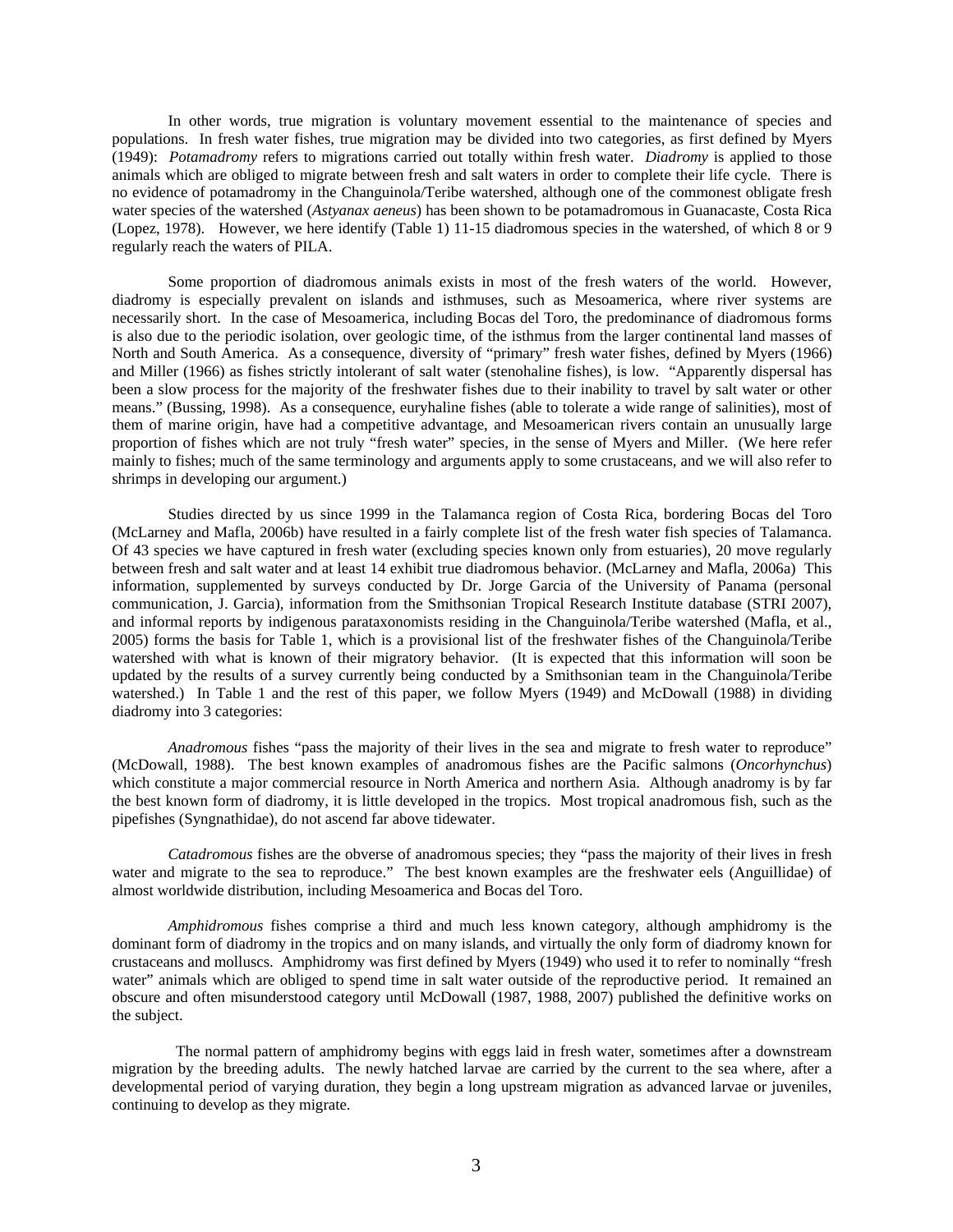A peculiar habit of some amphidromous animals is to migrate in mixed groups. Perhaps the best known manifestation of amphidromy is the "tismiche" of the Mesoamerican Caribbean (Gilbert and Kelso, 1971), in which large masses of larval and juvenile gobies (Gobiidae) and palaemonid shrimps, sometimes mixed with other groups and collectively called "titi," migrate upstream together.

 All forms of migratory behavior, diadromous or otherwise, are subject to disruption when rivers are dammed. This may take various forms:

- Upstream migrants, even large, strong swimming fish, may be stymied by the physical barriers posed by dams, penstocks, and dewatered river reaches.
- Downstream migrants may be killed passing over drop structures or through turbines.
- Passive downstream migrants, such as many larval forms, depend on river currents, and may sink and perish in the slow moving to stagnant waters of reservoir lakes.
- Some actively swimming species depend on currents to orient themselves and may wander aimlessly, with consequent high mortality, in impoundments.
- Animals attempting to surmount barriers may be unduly exposed to predation, desiccation and other threats.

# **EFFECTS OF DAMS ON DIADROMOUS ANIMALS IN MESOAMERICA AND THE CARIBBEAN.**

In this section we will review literature to suggest the probable effects of large dams in the Changuinola/Teribe system, with emphasis on the area within PILA. There are no published studies on the effects of dams on diadromous animals in Mesoamerica. However, we can profit from experience in the larger West Indian Islands, where the rivers are similarly short, and where the mix of diadromous species is similar to that in Bocas del Toro.

- In Curacao, Dolphe and Ebrot (2003) implicated dams (along with water diversions) in the disappearance of diadromous fishes over much of the island.
- In Guadeloupe, Fievet (1999) and Fievet, et al. (2001a, 2001b) found total or near-total absence of diadromous fishes and shrimps in rivers upstream of dams.
- Perhaps the best test case is Puerto Rico. While in most of Latin America, pressure for construction of hydroelectric dams is only now reaching its peak, Puerto Rico, being part of the United States, is already saturated with hydroelectric dams (3 times more large dams per unit area than the continental United States, according to Greathouse, et al. 2006b). Holmquist, et al. (1998) found that all native fishes and shrimps were extirpated upstream of large  $(>15 \text{ m}$ . high) dams with no spillway discharge in Puerto Rico and observed total or near-total absence of diadromous fishes and shrimps in rivers upstream of dams with spillways theoretically passable by fish and shrimp. Greathouse, et al. (2006a, 2006b) reviewed the situation in Puerto Rico and determined that dams with spillways "cause near, not complete, extirpation of upstream populations of migratory fauna." They estimated that "[l]arge dams eliminate or reduce access of migratory biota to 2,000 sq. km. of the island's watershed area or 22% of the island's land mass."
- Elsewhere, particularly strong negative effects of dams on diadromous fauna have been described for Japan (Miya and Hamano, 1998); Guam (Concepcion and Nelson, 1999); New Zealand (McDowall, 2000), Texas (Horne and Biesser, 1997) and the United States in general (Bowles, et al. 2000).

Taxa mentioned in these studies which also occur in Bocas del Toro include *Anguilla, Agonostomus, Joturus, Awaous, Sicydium, Gobiomorus* and palaemonid and atyid shrimps. Information on dam effects from Mesoamerica is largely anecdotal. Bussing (1998) cites personal communication (H. Arraya) to the effect that *Joturus pichardi* has disappeared from the tributaries of Lake Arenal, Costa Rica since it was dammed in 1980. Chris Lorion of the University of Idaho/CATIE reports the absence of this species from the Rio Reventazon at Turrialba, Costa Rica above the Angostura dam, whereas McLarney found it to be common there in 1968.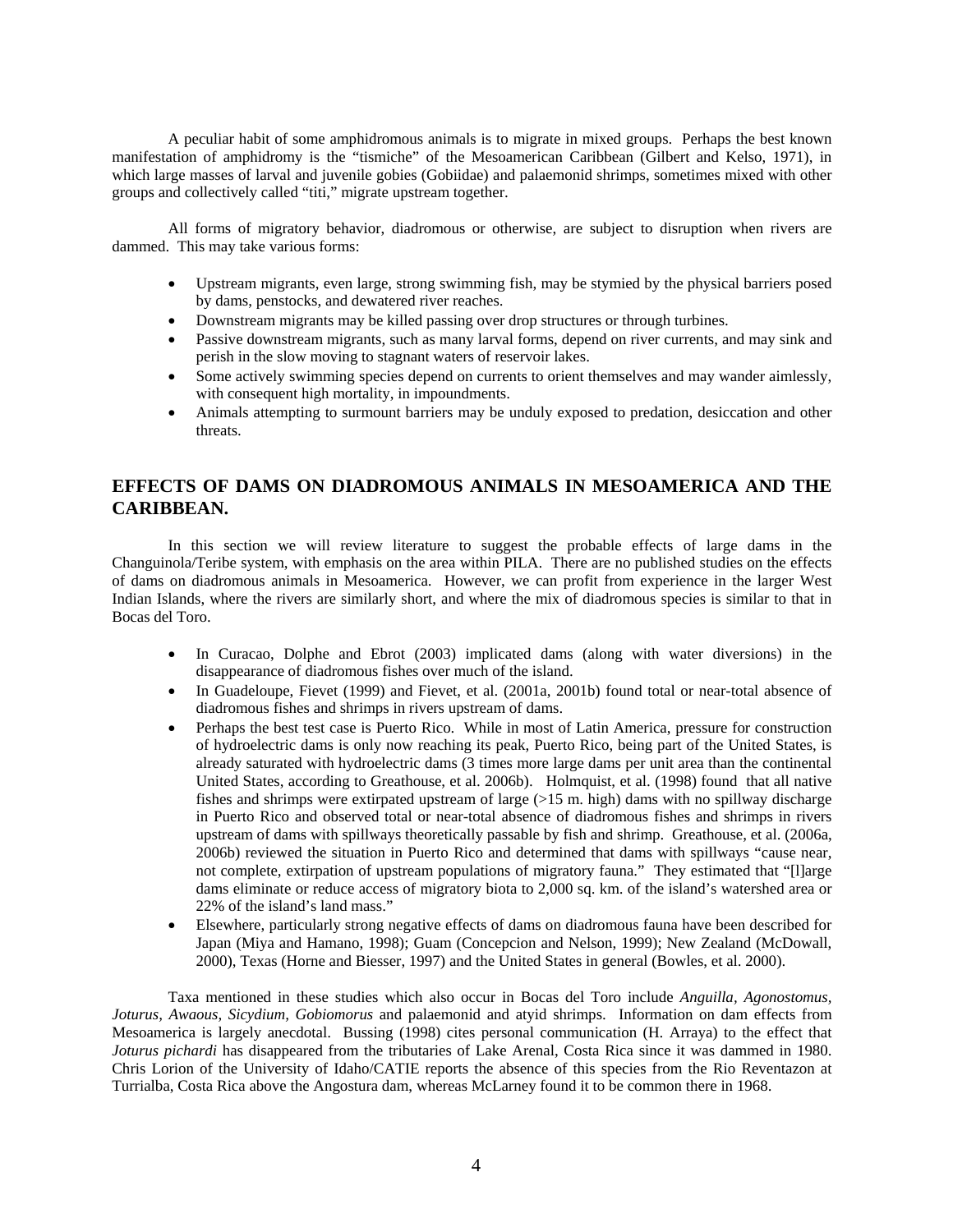# **PROBABLE EFFECTS OF DAMS IN THE CHANGUINOLA/TERIBE WATERSHED ON MIGRATORY AQUATIC FAUNA**

 Approximately 9 species of diadromous fish (pending the resolution of taxonomic disputes) in 6 families, plus representatives of 2 families of diadromous shrimp are known from the upper reaches of the Changuinola/Teribe watershed, including the waters of PILA. Here we summarize what is known about these animals relevant to their distribution and reproductive behavior and predict the consequences for them of construction of the proposed dams.

### **Family Anguillidae (freshwater eels)**

#### *Anguilla rostrata* **(American eel, anguila del mar, pjokro in Naso or kru way in Ngobe)**

 The anguillid eels are distributed almost worldwide, and provide the best known examples of catadromous fishes. *A. rostrata* has an enormous range – extending from Greenland to some undetermined point in the Caribbean; it may be near the southern terminus of its range in Bocas del Toro. Due to its large size (up to 1.2 meters (m.) long), ample distribution, and commercial importance in North America, it is the exception among the diadromous fishes of Mesoamerica in that its life cycle is relatively well known. Although eels spend most of their lives in fresh water, sexual maturity is not achieved until they embark on a long journey from the rivers of the western hemisphere to the Sargasso Sea, off Africa, where they reproduce in waters 500 m. deep or more. (Some authorities believe that *A. rostrata* from Mesoamerica reproduce in the Caribbean; see Tesch, 1977.) Following the spawning act, the adults die.

 Anguillid eels hatch as transparent, ribbon-like larvae ("glass eels" or leptocephali), and are carried by oceanic currents to the coast of the Americas, a journey which takes about a year. After some months in estuarine environments they become opaque, assume the form of small eels (elvers), and enter river mouths. The males remain small and do not venture far above the estuary, but the larger females venture far up rivers. Bussing (1998) reports *A. rostrata* at elevations to 20 m. "in stagnant waters or rivers of moderate current velocity." However, in Talamanca we have on several occasions captured eels in strong rapids, and at altitudes of up to 80 m. We have verifiable reports of *A. rostrata* from the Teribe and Bonyic rivers; in the Teribe watershed at least it is found well within PILA and has been reported from altitudes of up to 300 m. in the Bonyic.

 As a largely nocturnal species, the American eel is relatively little known by the majority of the population in Panama and Costa Rica. However, it is common enough to be a minor source of food in the Teribe, where it is taken at night on hook and line. Eels have some ability to travel overland, and have been seen to scale or travel around dams on some occasions. Navigation in the still waters of reservoir lakes does not appear to present a problem. However, travel out of water is energetically costly and exposes the eels to predators. *A. rostrata* has become rare in inland North America, and was recently considered by the US Fish and Wildlife Service as a candidate for endangered listing (Bell, 2007). The main cause of reduction of eel populations is considered to be the proliferation of dams on the principal rivers of North America (Jenkins and Burkhead, 1993).

## **Family Gobiesocidae (clingfishes)**

### *Gobiesox nudus* **(clingfish, chupapiedra cabezon)**

*G. nudus* is one of the few fresh water representatives of a principally marine family, and should not be confused with gobies of the genus *Sicydium*, also called "chupapiedras," which are much more common in Bocas del Toro. As with *Sicydium, G. nudus* has the pelvic fins modified into a thoracic sucking disc by means of which it clings to the rocky substrates where it is typically found.

 The known range of *G. nudus* extends along the Atlantic coast from Honduras to Venezuela, where it is known from rivers between 25 and 580 m. in altitude (Bussing, 1998). In 7 years of intensive sampling we have never found a Gobiesocid in Talamanca, nor have we heard verbal reports of their existence. However, for some time we have received anecdotal reports of a chupapiedra cabezon in the Changuinola/Teribe watershed. This information was confirmed in 2007 with repeated sightings of a Gobiesocid, presumably *G. nudus* by qualified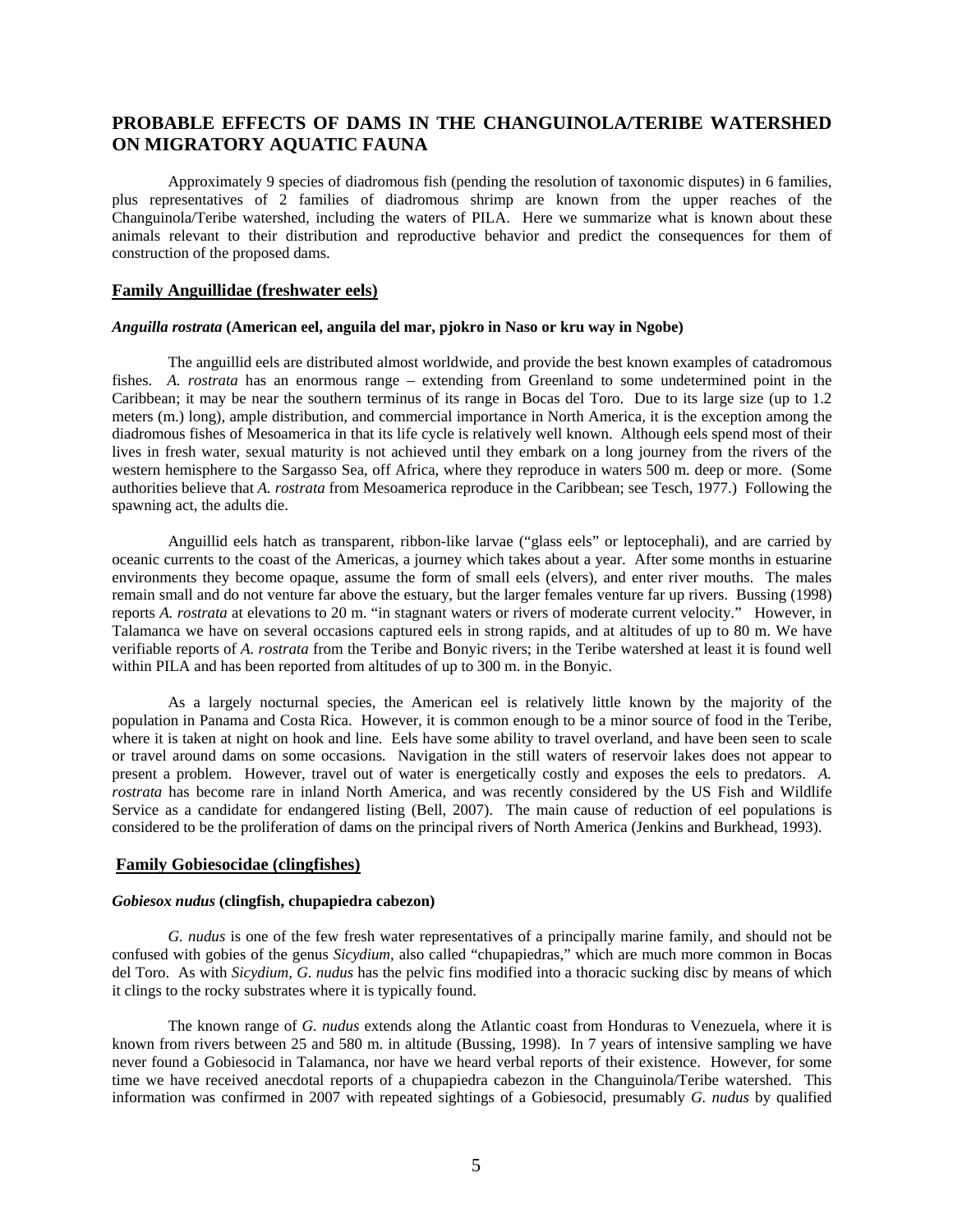parataxonomists in the Teribe River, within and downstream of PILA (personal communication, M. Bonilla). So far we are not aware of any other sites, but it is likely that this small, secretive fish is more widely distributed.

 There are no published studies of the reproduction of any of the freshwater *Gobiesox* species. However, given the family's marine affinities, and taking into account that adults have never been seen below 25 m. altitude, while larvae are unknown from the upper rivers, it is probable that *G. nudus* is amphidromous.

 If *G. nudus* is in fact amphidromous, the eventual effect of dams could be considerable. At the present time, no dams are formally proposed for the Teribe River mainstem, so the only known population may be secure. However, if it exists in the Bonyic or Changuinola Rivers, upstream extirpation would be the likely effect of damming, since it is unlikely that eggs or recently hatched larvae could pass through reservoir lakes. Upstream migration by adults could also be precluded, since (unlike in the case of *Sicydium*) there are no reports of *Gobiesox* using the thoracic sucker to scale vertical surfaces.

#### **Family Haemulidae (grunts, roncadores)**

### *Pomadasys crocro* **(burro grunt, Atlantic grunt, ronco; shyir in Naso or Bu in Ngobe)**

 This large species (up to 355 mm. long) is important in artesanal fisheries in the Changuinola/Teribe watershed, where it inhabits all of the rivers and large creeks, in and out of PILA, up to an altitude of at least 250m.

 There is nothing published on the reproduction of *P. crocro* or any other species of *Pomadasys.* Since the family Haemulidae is principally marine and *P. crocro* is found at sea level in estuaries but not in the open sea, and because no one has described the larvae, we conclude that *P. crocro* is probably amphidromous, though it could be catadromous. In either case a probable consequence of damming would be its disappearance from the upper watershed, including PILA.

#### **Family Mugilidae (mullets, lisas)**

#### *Agonostomus monticola* **(mountain mullet, sarten, lisa, tepemechin; dremkwo in Naso or kubia in Ngobe)**

*A. monticola* is by far the most abundant fish of edible size in the fresh waters of Bocas del Toro, and is thus of major importance in the diet of the inhabitants. It is more abundant in swift flowing rivers and creeks than in those of lower gradient, but it is found in every stream of the region up to the first natural barrier. Bussing (1998) cites *A. monticola* at up to 650 m. elevation in Costa Rica. It has appeared in 100% of the visual inventories made in the Changuinola/Teribe watershed. In PILA it is probably the second most abundant fish after *Sicydium*.

 Surprisingly, for such a widely distributed (on both coasts from the southern United States to Venezuela and Colombia), abundant, visible and highly valued fish, there is not general agreement as to whether *A. monticola* is amphidromous or catadromous. Anderson (1957), who found pelagic *A. monticola* larvae off Florida, and Bussing (1998), based mainly on observations in Costa Rica, consider it catadromous. Phillip (1983) reported finding ripe and running females in the sea off Trinidad. However, Cruz (1987) who studied both species of diadromous mullets in Honduras, thought it might be amphidromous.

For whatever reason, McDowall (1998) in his text on diadromy did not include Phillip's observation, but cited Corujo-Flores (1980) to the effect that ripe adults have always been taken in fresh water. Loftus, et al. (1984), also cited by McDowall, went further and claimed that adults of any stage have never been taken in salt water, and reported "probable" spawning behavior in Puerto Rican rivers. Were *A. monticola* shown to be amphidromous it would be the first confirmed case of amphidromy in the Mugilidae; all those members of the family which have been studied are either catadromous or completely marine. Gilbert and Kelso (1971) and Gilbert (1978) attempted to summarize life history information on *A. monticola.* 

 In Costa Rica, at least (and probably in Panama), the situation is more complicated because according to Bussing (1998) "juvenile *Agonostomus* appear in different seasons of the year, which may indicate that *A. monticola* reproduces several times during the year or it may be that there is more than one species, each with a different reproductive period." Even if there is only one species of *Agonostomus* in Costa Rica and Panama, the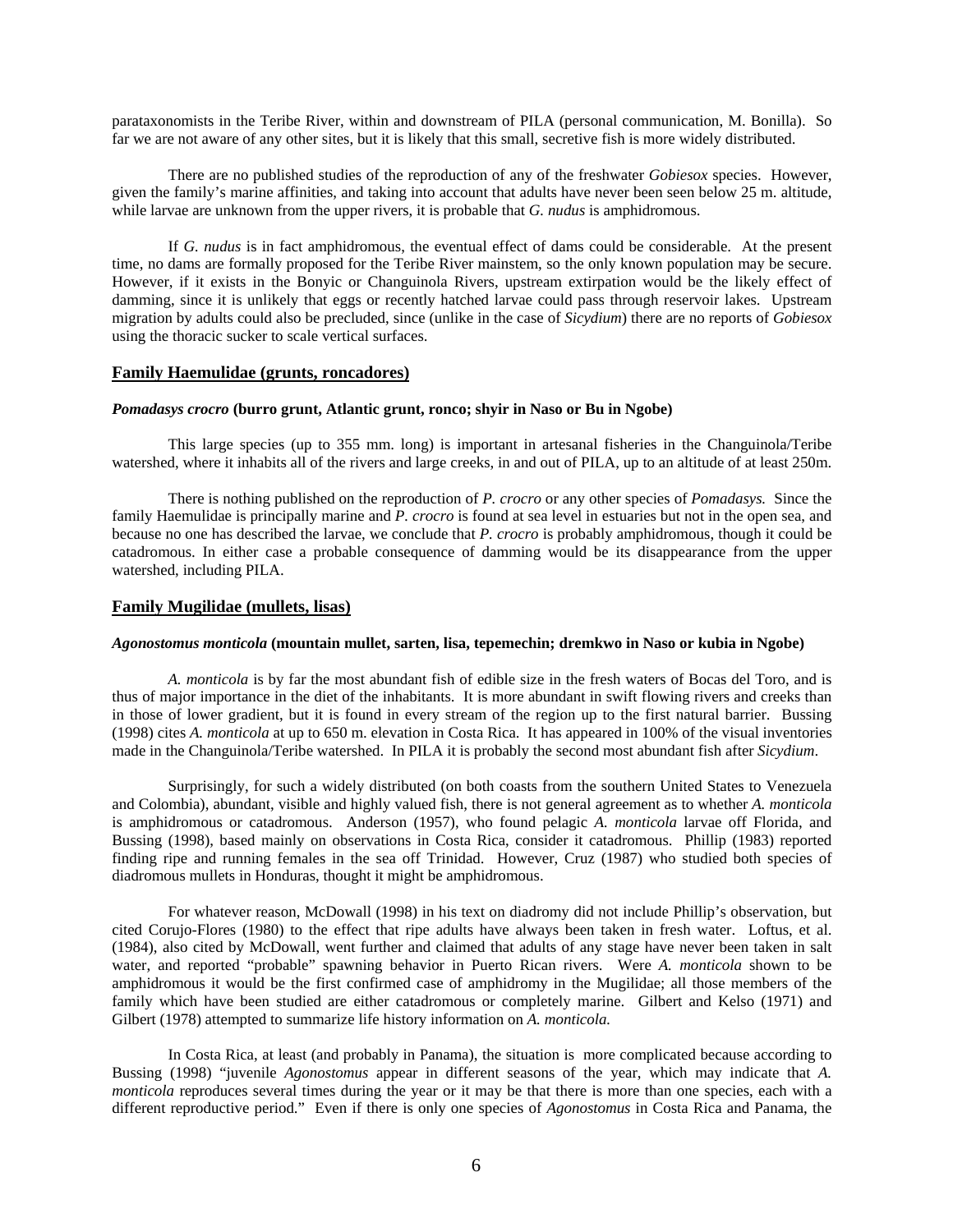great morphological variation and the irregular seasonality of its migrations suggest the possibility of different reproductive strategies, possibly including both catadromous and amphidromous populations.

 Be it amphidromous, catadromous or both, *Agonostomus* is one of the few fish which appears in almost all samples and visual inventories from rivers, creeks and brooks in Bocas del Toro and Talamanca at all elevations below natural barriers. It would be vulnerable to extirpation above whatever dam – and the possibility of a range of reproductive behaviors within the species would make any effort to mitigate damage by providing passage for *Agonostomus* especially difficult.

### *Joturus pichardi* **(hogmullet, bocachica, bobo, cuyamel; ma in Naso or gwa kree in Ngobe)**

 The bocachica, found from sea level up to at least 600 m. elevation, is at once the largest fresh water fish in upland Mesoamerica, and the preferred table fish. For this reason, among others, it has become scarce over much of its range (from Veracruz, Mexico to San Blas, Panama, plus Cuba, Hispaniola and Puerto Rico). There is general agreement that in Talamanca (where dams are not presently a factor) its abundance has declined greatly over the last 30 years.

Surprisingly, considering the growing population of Bocas del Toro and the high esteem in which *J. pichardi* is held as a food fish, it does not appear to be comparably rare there. During a visit to the upper Changuinola watershed in 2005, we found evidence of its apparent abundance in the form of great numbers of "tracks" (marks left on rocks where it scrapes the algae which form the major part of its diet). Based on all available anecdotal information from Costa Rica and other countries, it appears that the Changuinola/Teribe watershed is home to one of the strongest extant populations of *J. pichardi*, and is thus important to the long-term viability of the species. There, as elsewhere, it lives in or near the strongest rapids.

The gaps in our knowledge of the reproductive biology of this important species are enormous. As in the case of *Agonostomus monticola*, no one has observed the spawning act of *J. pichardi*. Darnell (1962) and Erdman (1984) considered that *J. pichardi* is catadromous, based on studies in Mexico and Puerto Rico, respectively. Cruz (1987) who dedicated several years to the study of this species in Honduras, opined that both *J. pichardi* and *Agonostomus monticola* are amphidromous, laying their eggs in rivers. (We have heard anecdotal reports of ripe females in both fresh and salt water.) Further, no one has collected larvae of *J. pichardi*, or juveniles less than 60 mm. long in fresh or salt water.

 Our own observations, supported by anecdotal information from inhabitants of Talamanca and Bocas del Toro, show that *J. pichardi* is scarce or absent from rivers during the last months of the year, but that both adults and juveniles reappear from January on. We have also encountered segregation by size, with juveniles in creeks and the largest adults in the major rivers. This suggests that, in addition to an annual reproductive migration, they move from stream to stream during their life, as they grow.

 We assume that *J. pichardi* would disappear from any river above a dam, including in PILA. There is precedent from Puerto Rico (Erdman, 1984), and strong anecdotal information (cited above) from the Arenal and Reventazon watersheds in Costa Rica, confirming lack of reproductive success above dams.

#### **Family Gobiidae (gobies, gobios)**

#### *Awaous banana* **(river goby, chuparena; lomdo in Naso or umana in Ngobe)**

 The gobiid genus *Awaous* is almost universally distributed in tropical and subtropical regions. In many islands, such as Hawaii and the smaller West Indian islands, it is the only fish which inhabits some fresh water rivers and creeks. The only species of *Awaous* reported from Bocas del Toro, *A. banana*, is known from the entire Caribbean and southern Gulf of Mexico. It reaches 180 mm. in length, and is of minor importance as a food fish. It occupies a unique role in the ecosystem as the only fresh water fish which eats principally Chironomid larvae and other insects which it filters from sandy substrates (hence the common name "chuparena"). Although low in abundance at most sites, the population of *A*. *banana* is well distributed from near sea level up to at least 980 ft. altitude in PILA.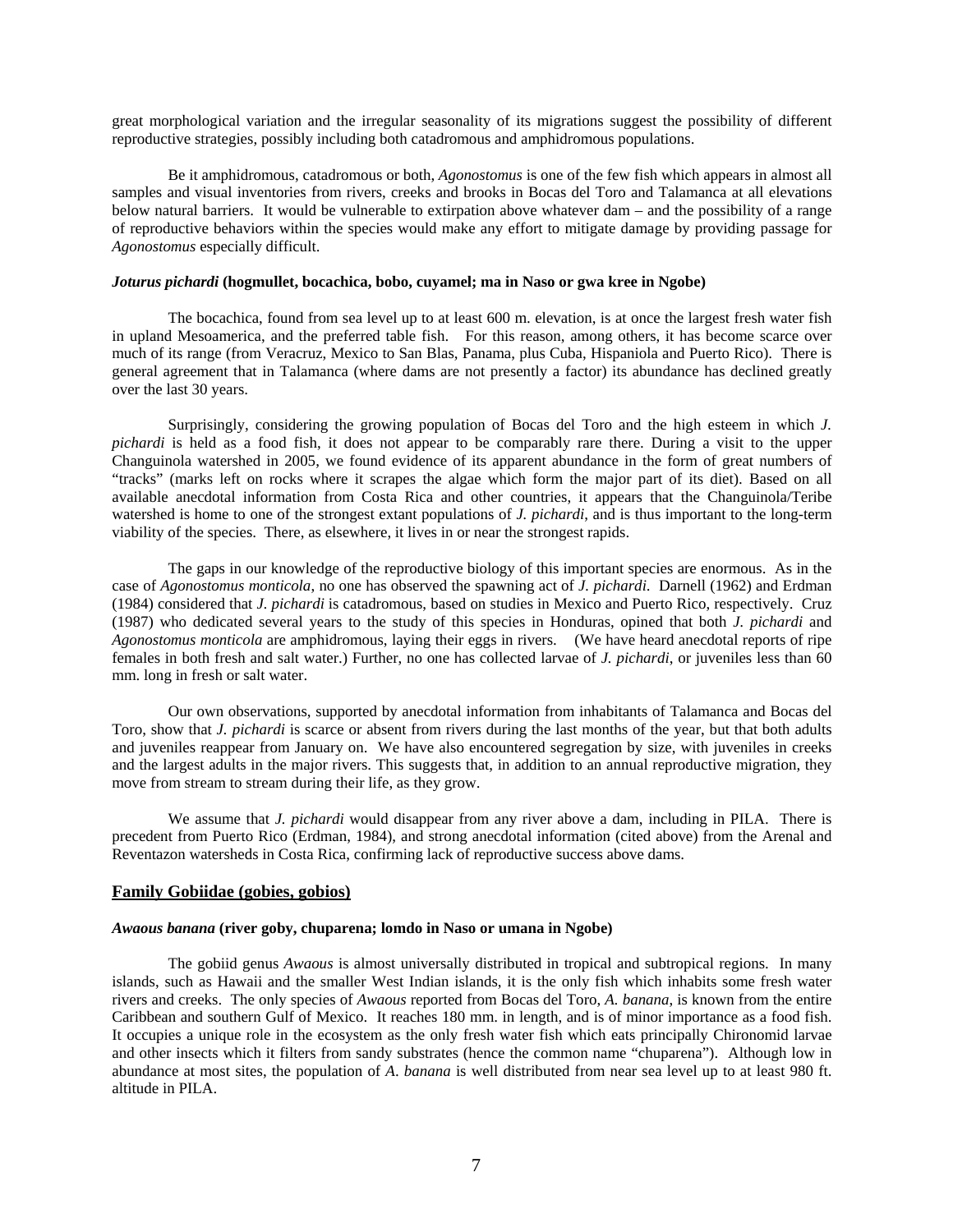In spite of being well known on 4 continents and in many islands, much of the information on *Awaous* is conjectural. Yerger (1978) thought that *A. banana* spawned in the sea, but Bussing (1998) opines that "[t]hey probably reproduce near the sea and the larvae are swept into the sea where they develop in pelagic waters." If *A. banana* requires access to salt water to complete its life cycle, be it amphidromous or catadromous, it would probably disappear above the proposed dams; there is precedent for such a result in Puerto Rico.

#### *Sicydium* **spp. (titi, chupapiedra; diogwo in Naso or malu in Ngobe)**

 There is not agreement on the number of species of *Sicydium* in Bocas del Toro. Bussing (1996) divided *S. altum* into 2 species, designating the new species *Sicydium adelum*, but *S. adelum* is not recognized by all authorities. According to Bussing (1996, 1998) at lower elevations the 2 species nearly always occur together, but whereas *S. altum* is reported up to elevations of 1,200 m. in Costa Rica, *S. adelum* is known only to 90 m.

 In the Changuinola/Teribe and neighboring watersheds, *Sicydium* is the most abundant fish wherever there is rocky substrate. Despite its small size (up to 140 mm.) it is so abundant in many rivers as to almost certainly comprise the majority of the fish biomass. It is nearly omnipresent, occurring in smaller numbers in rivers and creeks with lower gradients and finer substrate materials.

 Thanks to its strong thoracic disk, *Sicydium* is capable of climbing vertical barriers such as waterfalls. (Another goby, *Lentipes concolor*, of Hawaii, is documented to have surmounted a set of waterfalls 300 m. high, with 100 m. vertical drops; England and Filbert, 1997). In Bocas del Toro and Talamanca, *Sicydium* is normally the only fish found above natural barriers where, along with diadromous shrimps, it is the principal consumer of benthic algae.

 There are no published studies of the reproductive behavior of *S. altum* or *S. adelum*, but *Sicydium stimpsoni* of Hawaii and *Sicydium taeniurus* of Tahiti have been shown to be amphidromous. (Tomihama, 1972; Schultz, 1943). We know that the larvae of *S. altum/adelum* spend a developmental period in estuaries and that at certain times of year they migrate up the rivers of Talamanca in enormous numbers, many times moving together with larvae of shrimp and other fish. Apparently they are long-lived and continue growing as they migrate upstream. It is normal to encounter the largest individuals at the highest altitudes, with smaller individuals near the sea (and over fine substrates).

 It is probable that *S. altum/adelum* could climb at least some dams, were the humidity adequate. However, it also appears that reservoir lakes constitute an insuperable obstacle for adults and juveniles ascending or descending. This conclusion is coherent with the natural absence, in Talamanca, of *Sicydium* in a few fluvial systems characterized by coastal lagoons with very little current. And it is sufficient to explain the disappearance of *Sicydium* above dams in Puerto Rico and Guadeloupe (Holmquist, et al., 1998; Benstead, et al., 1999; Fievet, 1999; Fievet, et al. 2001a, 2001b). Thus it is reasonable to suppose that *Sicydium* would disappear from river reaches above dams in PILA and Bocas del Toro in general. Although to the lay observer, the disappearance of large, edible fishes such as *Joturus pichardi* and *Agonostomus monticola* might be more alarming, the disappearance of *Sicydium* (along with the shrimps) might have the most profound ecological consequences. (See below.)

#### **Family Eleotridae (sleepers)**

#### *Gobiomorus dormitor* **(Bigmouth sleeper, mudfish, guavina, bocon; sekwo in Naso or njuduolo in Ngobe)**

 This large predatory fish is more abundant in the lower watersheds, but has been reported in PILA up to at least 100 m. altitude. In general, larger specimens are found in the upper reaches, with juveniles largely confined to lower altitudes. *G. dormitor* is an excellent food fish, often targeted by local fishermen.

 Nordlie (1981), Darnell (1962) and Gilbert and Kelso (1971) consider that *G. dormitor* is catadromous, reproducing in the lower reaches of estuaries. However, in some places it is capable of reproducing in fresh waters with little or no current. McKaye (1977) and McKaye, et al. (1979) reported on a population in an isolated crater lake in Nicaragua. Bacheler (2002) and Bacheler, et al. (2004) documented fresh water reproduction from Carite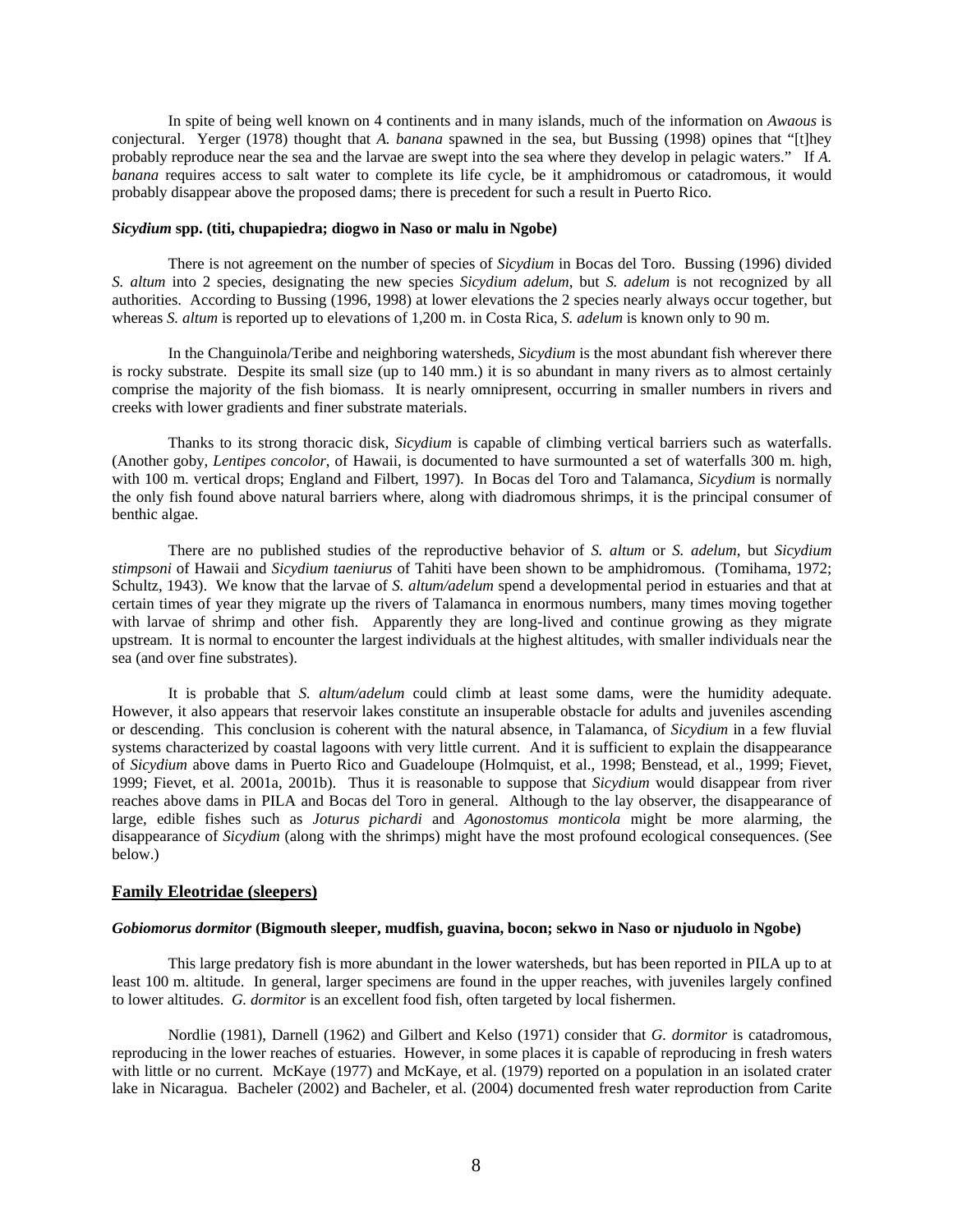Reservoir in Puerto Rico. However, *G. dormitor* has been extirpated from several rivers above dams in Puerto Rico, and did not occur in other reservoirs, including some on the same river as Carite.

 The viable populations of *G. dormitor* in isolated lacustrine environments in Nicaragua and Puerto Rico suggest that, under certain conditions, it can maintain populations without access to salt water. One possible hypothesis is that there is a recessive gene for freshwater reproduction in *G. dormitor.* Statistically, the odds would appear to be against its persistence above any dams which might be constructed in the Changuinola/Teribe watershed.

### **Other migratory fish:**

 The discussion in this section attempts to be conservative by including only known diadromous fishes which have been reported from PILA-Panama. Other diadromous species known from below the dam sites (Table 1) may eventually be reported from PILA. The most probable candidates are flatfishes (pez hoja or lenguado) of the families Paralichthyidae (*Citharichthys spilopterus*) and Achiridae (*Trinectes paulistanus*). Both species are known from the lower Changuinola/Teribe watershed and, based on occurrences from Costa Rica and the southeastern United States (Gilbert and Kelso, 1971;Bussing, 1998; Tucker, 1978; Gunter and Hall, 1963; Swingle, 1971). It would not be surprising to find occasional specimens within PILA in either mainstem river. Their small size and cryptic habits suggest that they may be more abundant than is appreciated. The life cycle of these fishes is not completely known, but eggs of both genera are known to be pelagic, which leads to a hypothesis of catadromy.

 Mention should also be made here of at least two groups of marine fishes for which we have reliable reports from the Teribe River within PILA. Snooks or robalos (Centropomidae, *Centropomus undecimalis* and probably other *Centropomus* species) and jacks or jureles (Carangidae, *Caranx*) occasionally enter PILA, presumably in pursuit of food. Members of both families should probably be regarded as opportunist migrants in the Changuinola/Teribe watershed. River reaches located above the dam sites may be important occasional food sources for these euryhaline but primarily marine fish, both of which are much sought after as food by humans.

### **Shrimps:**

Of equal importance with the fish are 2 families of "freshwater" shrimps (Palaemonidae and Atyidae), all members of which are, so far as is known, amphidromous. Visual surveys have determined the presence of palaemonid and atyid shrimps at nearly 100% of sites in the Changuinola/Teribe watershed, in and out of PILA, and including tiny streams above natural barriers. The shrimps share several characteristics with the chupapiedras (*Sicydium* spp.)

- Together they form the greater part of the "tismiche," the mass upstream migration of larval fish and shrimp which is one of the most spectacular natural phenomena of the Mesoamerican Caribbean (Gilbert and Kelso, 1971), and a major food source for many organisms, occasionally including man.
- Both groups are capable of climbing vertical barriers, so they tend to be particularly prevalent above waterfalls.
- Both feed on benthic algae and, together with aquatic insects and a few other fishes, play a major trophic role in freshwater streams in Bocas del Toro. (See discussion below under "Secondary Effects of Species Extirpations")

Because they can surmount vertical barriers, there are instances of diadromous shrimps surviving above some dams. However, populations are always reduced in these situations, and the more common result is extirpation. (See references cited above under "Effects of Dams on Diadromous Animals in Mesoamerica and the Caribbean" for effects of dams on diadromous shrimps in various countries.) In the event of the construction of the Changuinola/Teribe dams, the best that could be hoped for would be a drastic reduction of shrimp numbers in the streams above them, and total extirpation of all or some forms would be a possibility.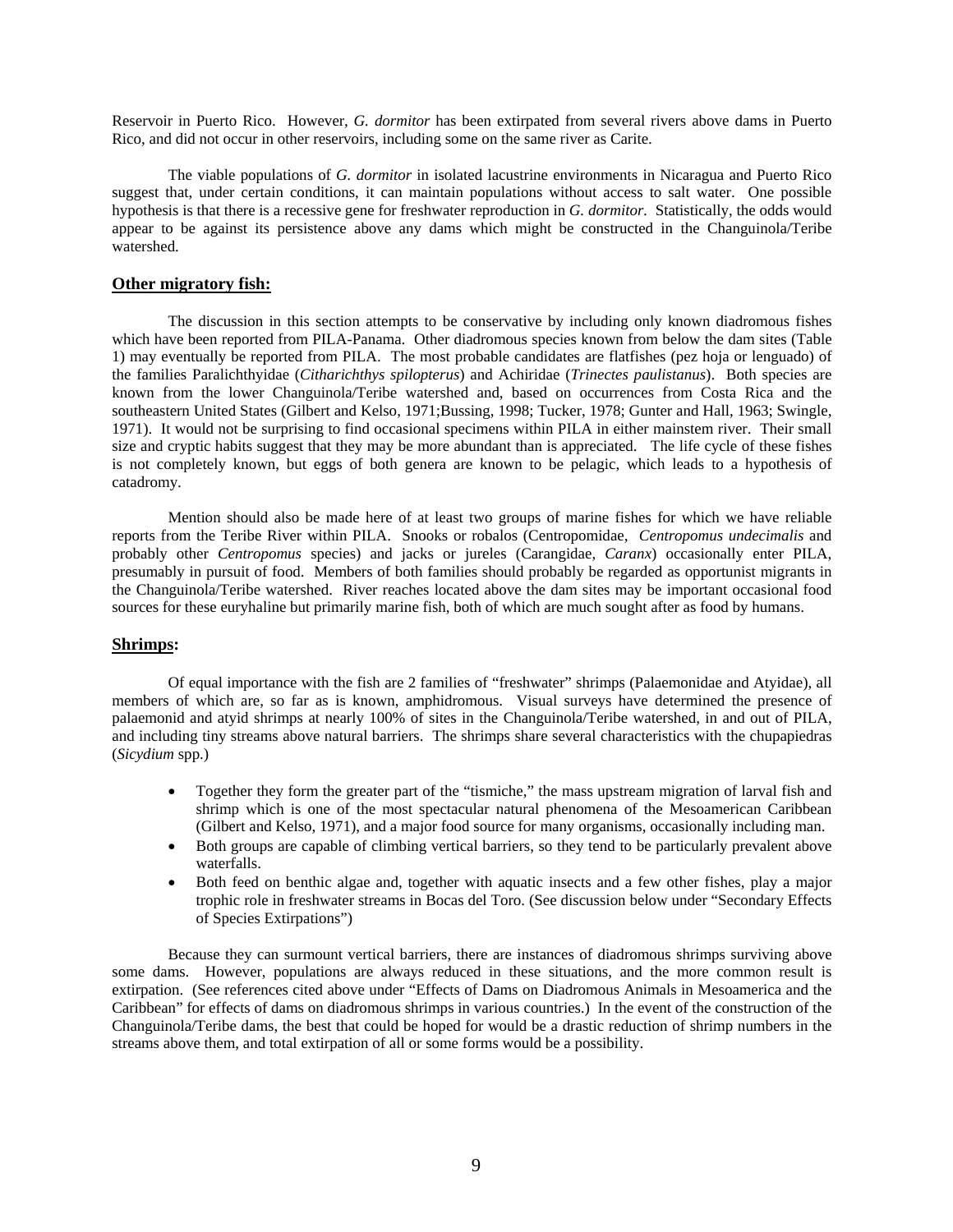## **SUMMARY OF EFFECTS ON MIGRATORY AQUATIC FAUNA**

 To summarize the probable effects on diadromous fauna of construction of the proposed dams, we would expect all 11 migratory fish species known from PILA-Panama to be drastically reduced in numbers, and probably extirpated above the Chan-75 and Bonyic dams. (One possible exception would be *Gobiesox nudus*, which has only been documented from the upper Rio Teribe, where no dams are presently proposed. However, it is entirely possible that this small, cryptic benthic species also occurs in the Changuinola system or in the Rio Bonyic.) On a purely numerical basis, the loss of over 25% of freshwater species from such a large "protected" area would be catastrophic. However, the relevance of the potential losses is even greater when we consider that these species include most of both the most numerous and the largest bodied species.

 In terms of total numbers *Sicydium* is undoubtedly the most abundant fish in the PILA waters of the Changuinola/Teribe watershed. Not only will it be found to be the most abundant fish at most multi-species sites, it is usually the only fish above natural barriers. Hard numbers are lacking, but it would not be surprising to learn that three quarters of all the individual fish above the proposed dam sites are *Sicydium*. At most sites, the second and third fish in terms of abundance will be the diadromous *Agonostomus monticola* and one of the nondiadromous "sardinas" (*Astyanax* and *Bryconamericus*). In a 2005 survey (Mafla, et al., 2005) over 75% of individual fish counted in a series of Changuinola and Teribe River tributaries within PILA were of diadromous species.

 Based on numerical abundance alone, it is clear that the great majority of fish biomass in the watershed above the dam sites, and at most individual sites there, will be composed of diadromous forms. Biomass dominance is enhanced by the fact that most of the larger species are diadromous. Among primary freshwater fishes, only the catfish *Rhamdia guatemalensis* can compare in size with *Anguilla, Pomadasys, Agonostomus, Joturus, Awaous* and *Gobiomorus*. This fact is of course also of concern to human users of the fish resource.

Given the abundance and diversity of insect larvae and other small benthic macroinvertebrates in any healthy stream substrate, it is difficult to compare the abundance and biomass of the palaemonid and atyid shrimps to that of other aquatic invertebrates. But it is clear that they comprise the great majority of the larger bodied invertebrate taxa, and their numerical importance is visually apparent. Especially in high elevation streams above natural barriers, where predatory fish are lacking, shrimp and *Sicydium* gobies together must comprise a very high proportion of the animal biomass.

 Based on numerical abundance and biomass contribution alone, the extirpation or near extirpation of palaemonid and atyid shrimps from a major portion of PILA would be equally as catastrophic as the effects predicted for the fishes if the proposed dams are constructed. The problem does not end there; alteration of species composition would produce significant secondary effects.

### **SECONDARY EFFECTS OF SPECIES EXTIRPATIONS**

 Beyond "mere" loss of species diversity, the extirpations and near-extirpations likely to occur if the Changuinola/Teribe dams are built would set in motion a series of secondary ecosystem effects which can be predicted, albeit in very general terms. Chief among these would be the consequences of wholesale loss of primary consumers and detritivores (*Sicydium,* shrimps and other diadromous macroinvertebrates, plus some of the larger fish such as *Agonostomus* and *Joturus*). In the tropics, including Bocas del Toro, typically fish and shrimps are the main consumers of both allocthonous (leaf and fruit drop) and autocthonous (algae) vegetable matter, a role generally played by insects in temperate ecosystems. "When these fauna experience declines due to human activities such as dam building, there can be dramatic effects on primary producers and standing stocks of organic matter." (Greathouse and Compton, 2007).

 Although these effects are insufficiently studied, examples abound. The diadromous goby *Sicydium salvini* was shown to reduce benthic sediment accumulation and algal biomass, with concomitant benefits to benthic insects in a Costa Rican stream (Barbee, 2002). Greathouse et al. (2006a) compared dammed and undammed rivers in Puerto Rico and showed that *Sicydium* and shrimps processed algae, benthic organic matter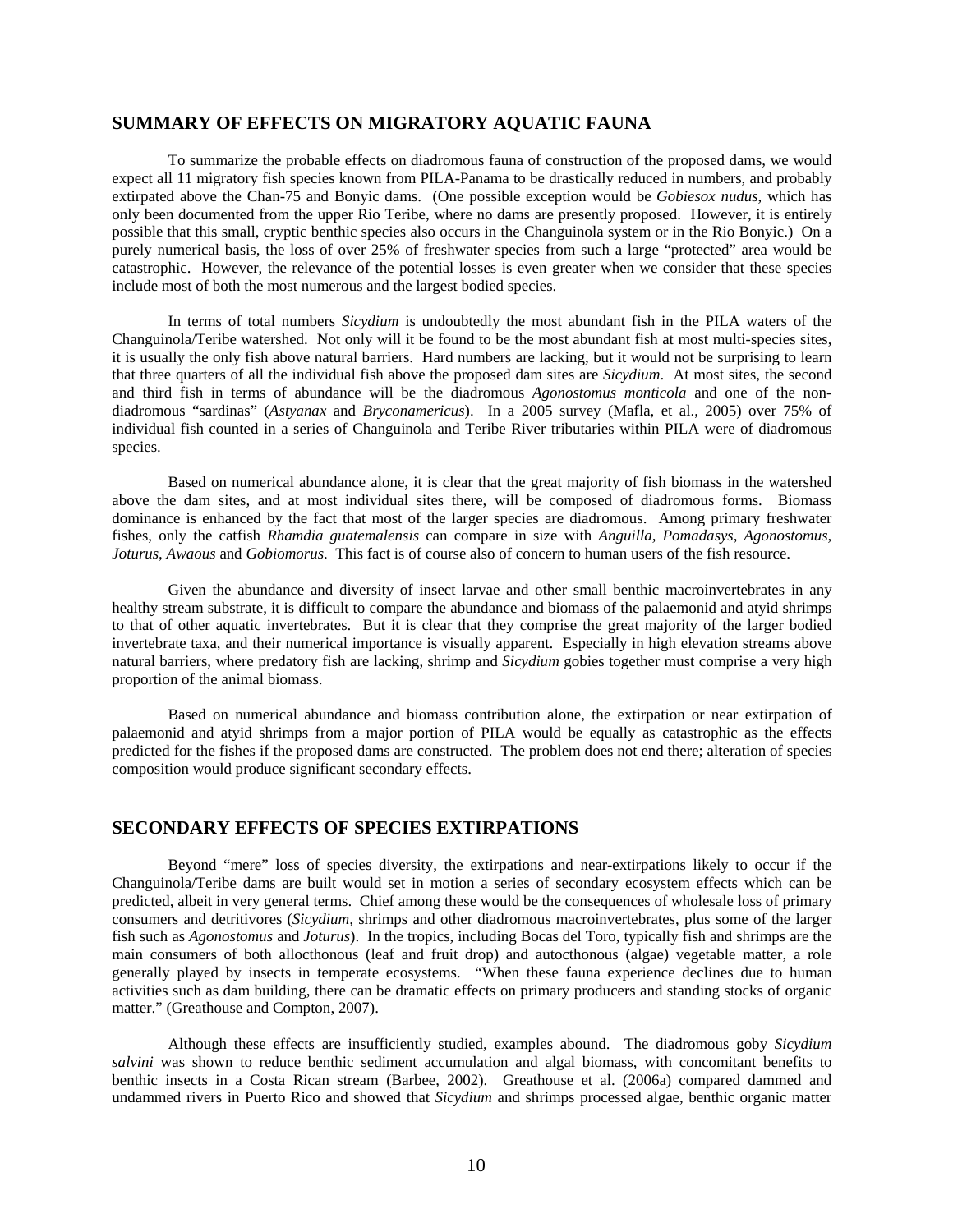and fine sediments, potentially preventing algal "blooms" and buildups of organic matter in undammed rivers (Greathouse, et al. 2006b). Other papers demonstrating effects of diadromous shrimp in tropical streams on leaf litter processing, algal species composition and standing crop and accumulation of fine benthic matter are Pringle et al. 1993, Pringle and Blake, 1994; Pringle, 1996; Holmquist, et al., 1998; Benstead, et al., 2000; Crowl et al. 2001, and March et al. 2001 and 2002.

 Indirect effects on non-diadromous fauna in PILA are harder to predict. Some species of fish and benthic insects will undoubtedly benefit, at least initially, from removal of predators or reduction of competition. But they may just as well suffer from loss of the "regulatory" function performed by diadromous fishes and shrimps. (For example, one can easily imagine the disappearance of many forms of benthic insects under the cover of an algal bloom.) A community lacking both aquatic top carnivores such as *Gobiomorus* and primary consumers such as *Sicydium* and diadromous shrimps will likely favor small "weedy" fish species such as *Poecilia gillii* which are typically among the dominant species in nutrient-rich, low gradient lowland streams but are numerically relatively unimportant in the low nutrient, high gradient streams typical of PILA.

 Eventually some of the non-diadromous fish species may also disappear as streams with reduced biodiversity seek a new equilibrium. Over the very long run, fragmentation of the watershed can result in decline and disappearance of populations of non-migratory species isolated upstream of dams and reservoirs.

 Equally probable, but even less predictable, are effects on the terrestrial ecosystems in which the streams of the Changuinola/Teribe watershed are embedded. Surely the loss of the most numerous and largest fish and shrimps will impact avian, reptilian, and mammalian predators (in some cases including *Homo sapiens*).

# **ATTEMPTS AT MITIGATION OF DAM EFFECTS**

The barrier effect of dams is most subject to mitigation where the species in question are large bodied, and where low species diversity is involved. The Pacific salmons provide the best example. There is comparatively little diversity of behavior among the 7 or so species and all are relatively large animals. In addition, the *Oncorhynchus* species are well studied, and their commercial importance justifies both further research on their behavior and investment in costly mitigation technologies. Even so, mitigation of dam effects on salmon migrations has had a spotty record (Orsborn, 1987), and in all cases, survival of migrants has been negatively impacted (National Research Council, 1996; Ferguson, et al. 2005; Williams, et al. 2005).

 Successful mitigation of the barrier, habitat loss, and fragmentation effects of dams on diadromous animals in the tropics is much less likely for 3 reasons:

- The diversity of species and migratory behaviors far exceeds that in the salmon streams of North America and Asia. A successful mitigation strategy for one species might be totally ineffective, or even harmful, for another.
- For most tropical diadromous species, life histories are at best incompletely known, rendering mitigation efforts speculative at best. In the specific case of the Changuinola/Teribe watershed, with the possible exception of the catadromous *Anguilla rostrata,* we do not have a complete life history for any of the species of diadromous fish and shrimp. As an indicator of the state of knowledge, consider that Cruz (1987), after years of investigation, was reduced to postulating that prejuveniles of *Joturus pichardi* migrated upstream in the center of large rivers, close to the bottom, simply because this was the only place he was unable to sample.
- In the particular case of amphidromy, the dominant form of diadromy in Mesoamerica, the migratory stages are larvae and very young juveniles with limited locomotive capacity and which may be very sensitive to manipulation.

 Few serious attempts at providing fish passage for tropical diadromous species have been made, but an effort was attempted in Guadeloupe, where amphidromous palaemonid shrimp of the genus *Macrobrachium* are commercially important. As described by Fievet (2000), the results were biologically marginal and economically inefficient.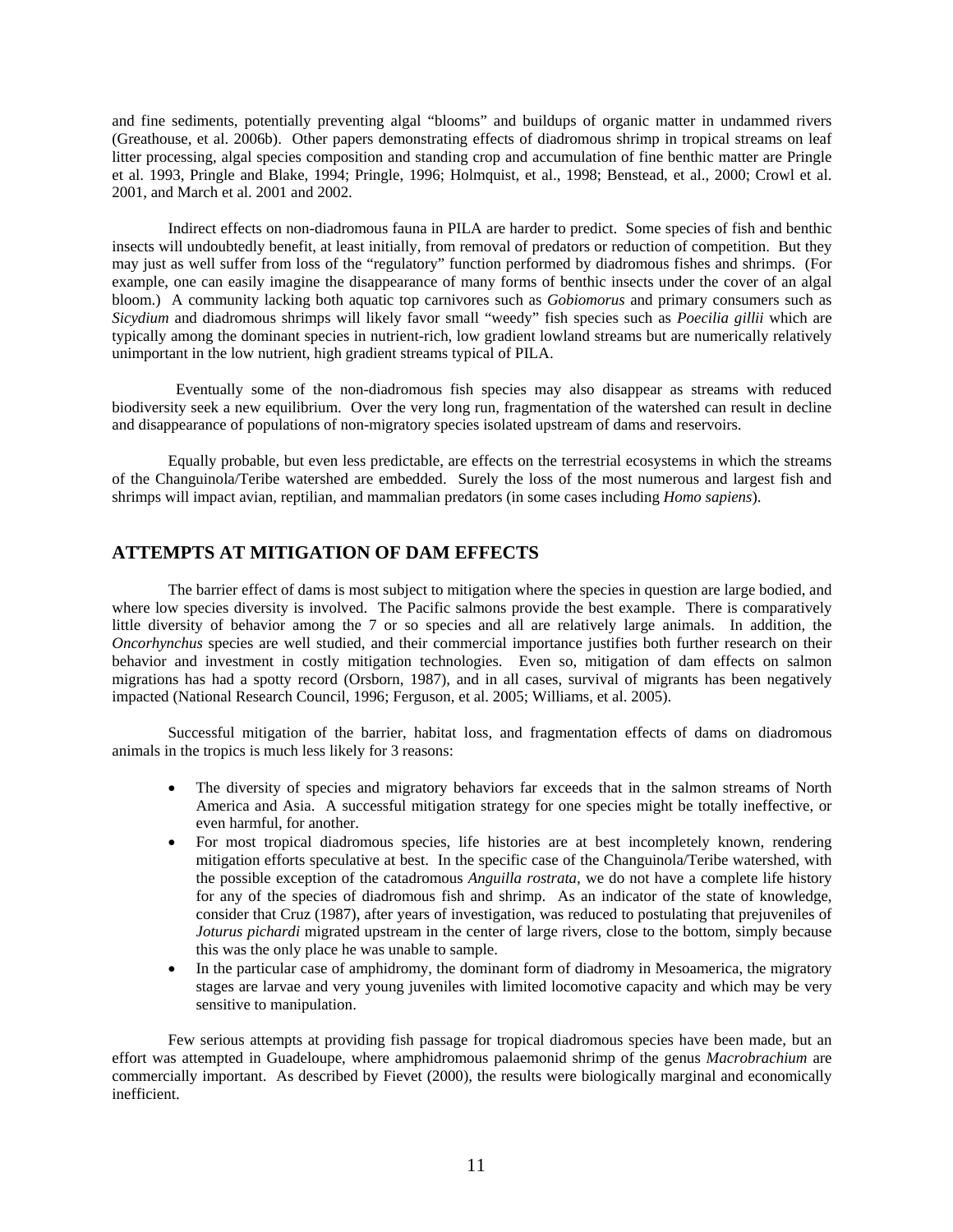Aquaculture as a mitigation strategy scarcely merits mention, but since it has been proposed in the discussion of the Bocas del Toro dams, it will be briefly discussed here. Aquaculture proposals bypass the biodiversity and ecosystem function issues with a species-oriented approach favoring animals of direct interest to human consumers – *Agonostomus monticola* and *Joturus pichardi* have been mentioned (Proyectos y Estudios Ambientales del Istmo (2004a, 2004b, 2004c; PLANETA Panama 2005). To propose aquaculture as a means of maintaining numbers of these or any of the other diadromous species mentioned here overlooks the inadequate to non-existent life history information on these species, discussed above.

 Even with adequate biological information and the best of intentions, culture of most species is inherently difficult and expensive. Practical aquaculture, like other forms of animal husbandry, began with the search for that minority of species amenable to management in confinement. If aquaculture methods do not exist for a species as widely appreciated as *Joturus pichardi*, it is because their cultivation appears to be a poor economic proposition. For aquaculture to begin to contribute to the maintenance of biodiversity in PILA, it would require simultaneous multi-year research efforts on at least a dozen species. And even if successful, it could pose a threat to biodiversity from eventual replacement of wild genotypes with "domesticated" strains.

## **EFFECTS OUTSIDE PILA**

 We are here focusing on effects within PILA, because the protected area is of direct interest to UNESCO. However, the fluvial system is best understood as a whole, from the headwaters to the sea. Therefore we include brief comments on probable biodiversity effects in two additional areas – the reservoirs behind the dams and the river systems downstream.

 Each of the 4 dams would impound a reservoir of deep, low flowing to standing water, atypical for the region. Others (Cordero, et al. 2006, 2007) have focused on the ca. 22,000 hectares (ha.) of terrestrial habitat, principally tropical forest, which would be lost. We will focus exclusively on the aquatic habitat – the several km. of river which would be impounded to form artificial "lakes."

We have already focused on the barrier effect of such reservoirs, in combination with dams, penstocks and dewatered downstream reaches, on migratory animals. To this must be added the loss of significant amounts of fluvial habitat within the reservoir. Reservoir lakes in tropical systems do not normally support robust populations of native (and/or exotic) fishes of high fishery value as occurs in other locations, notably the United States.

 The low productivity of tropical reservoirs is partly a consequence of the fact that they do not mimic anything natural. Natural lakes are not a feature of most tropical environments, so there is no suite of native fishes waiting to take advantage of expanded habitat. While one cannot preclude an event like the unexpected adaptation of the normally riverine, potomadromous machaca (*Brycon guatemalensis*) to life in the artificially impounded Lake Arenal (Bussing, 1998), there is no doubt that reservoir lakes on the Changuinola and Bonyic rivers would be areas of low biodiversity, due to the loss not only of diadromous animals as described above, but also of nondiadromous species which require flowing water.

 Another problem with most tropical reservoirs is that annual weather changes are not sufficiently pronounced to produce the "turnover" that characterizes most temperate zone lakes, both natural and artificial. This can result in permanent stratification, with large anoxic "dead" zones in the deeper waters. Any reservoir created in the Changuinola/Teribe watershed would likely become habitat for a few tolerant, omnivorous or detritivorous fishes such as *Astyanax aeneus* and *Poecilia gillii*, and would be both less diverse and less productive than the undammed river. The function of the reservoirs in the context of the river would be largely as travel corridors; and as we have seen even that function would not be available for many species.

 The precise effects of impoundment on river reaches below the dams are impossible to predict without knowing design specifics for each of the dams. These have not been made public and are, we understand, in a state of flux. This section is therefore limited to a generalized discussion of the types of alterations observed below large dams. These impacts are generally thought of as being due to changes in 4 factors – flow regime, sediment transport, temperature, and water chemistry.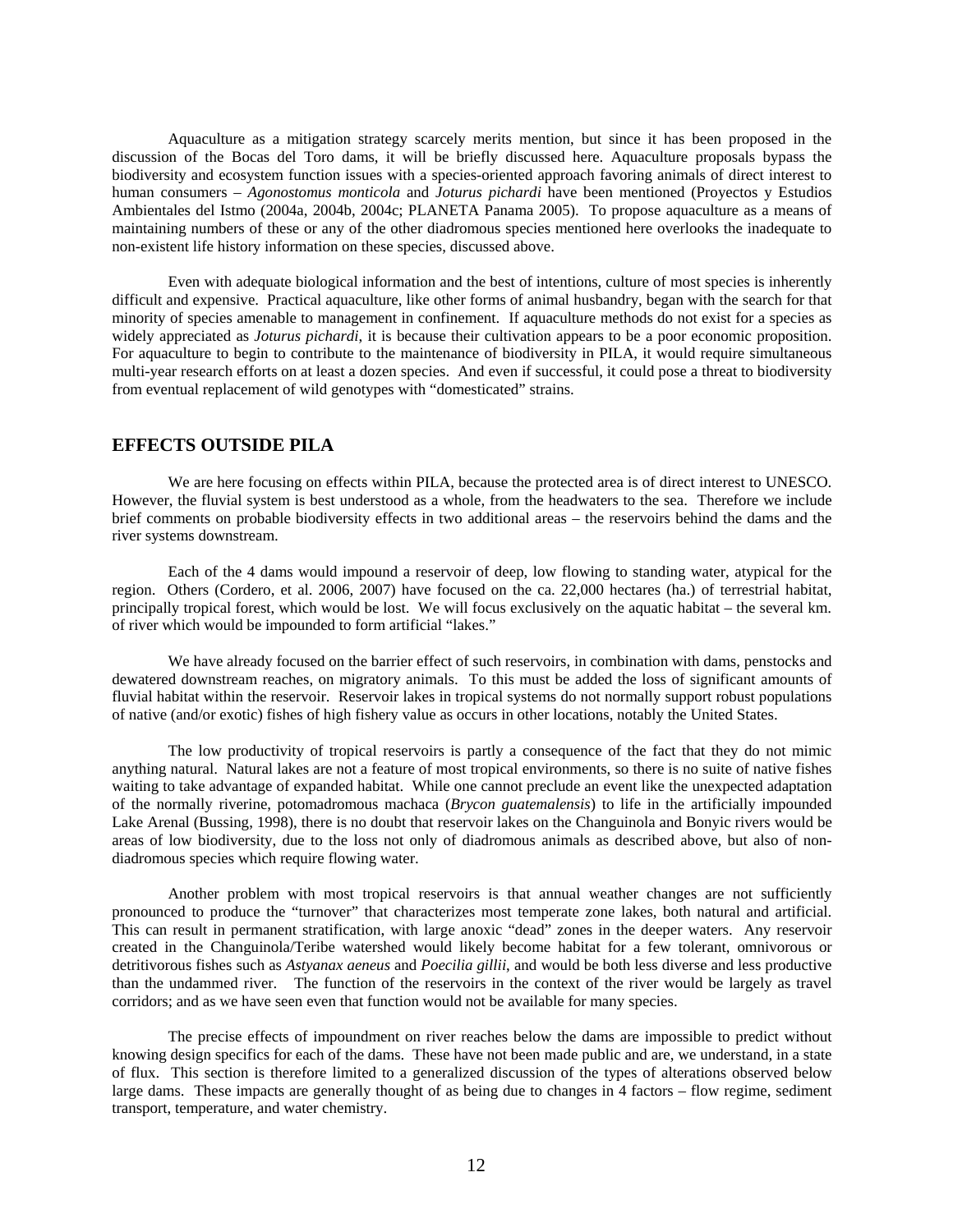- Dams have the capacity to increase or decrease flow volume and velocity at any moment, but often the most important factor is changes in periodicity of flow, which can act as a cue for migratory and other behavior. Within limits of other management considerations, flow regime can be manipulated to the detriment or benefit of aquatic organisms. However, this implies that we understand the needs of the species living downstream of the dam.
- Every river has a natural sediment transport and deposition regime, to which its biota is adapted. Where human populations are high, land disturbance typically increases the rate of sediment transport. Dams and their associated reservoirs can sometimes compensate for this problem by serving as "traps" for excess sediment until their trapping capacity is used up. More typically, they alter the natural regime by altering the periodicity of sediment transport.
- Depending on design, dams may raise or lower temperature downstream. In extreme cases, this can completely alter the ecology of the river below. Many reservoir "tailwaters" in the southern United States now support only cold water fishes exotic to the region.
- Chemical alterations downstream can be due to processes such as decomposition of terrestrial vegetation in the reservoir, but more typically alterations of water chemistry come in the form of discharge of deoxygenated water from the bottom of the reservoir. In extreme cases, discharges for the purpose of generating electricity or regulating flood waters have killed fish for miles downstream and rendered significant stream reaches abiotic for months at a time.

 Even absent the barrier effect of dams and reservoirs, these factors could all affect the diadromous fauna which are the focus of this paper. In addition, the reduction in biodiversity and biomass coming from and returning to the upper reaches would have profound effects on downstream ecosystems and fisheries. March et al. (1998) conservatively estimate the loss of 15.3 million shrimp larvae/day due to damming and water withdrawals in streams of the Caribbean National Forest, Puerto Rico.

 To put this in a Mesoamerican context, consider the phenomenon of the tismiche – the periodic upstream migration of larval fishes and shrimp. This migration is typically followed by a suite of fresh water and marine predators (many of which are in turn the targets of human predators). With access denied to upstream habitat, the volume of the tismiche (and subsequent downstream migrations) would be reduced, with concomitant reductions in the amount of food available for predators – both river residents and opportunistic migrants. Thus anthropogenic impacts on the biodiversity of the upstream PILA would have a negative effect on ecosystems and human wellbeing downstream – exactly the opposite of the intent in creating an upland protected area.

# **THE CORRIDOR CONCEPT**

 In recent years a great deal of attention has been given to the concept of biological corridors as an element in the solution to the problem of maintaining biological diversity and gene flow in an increasingly fragmented landscape. PILA is formally recognized as part of the Mesoamerican Biological Corridor, projected to extend along the entire spine of the Mesoamerican isthmus from Mexico to Colombia, with shorter corridors extending perpendicular to it along altitudinal gradients to sea level.

 In most cases the most secure altitudinal corridors will be along rivers. While parallel terrestrial riparian corridors may be disrupted and waters may be polluted, all free flowing rivers in Mesoamerica serve to some degree as travel corridors for aquatic fauna unless they are physically blocked. Pollution can be cleaned up, and riparian areas can be revegetated. The most difficult problems to undo and, in the developing tropical countries, the most serious current threat to riverine corridor function is dam construction. As Freeman et al. (2003) point out "even when streams retain good physical integrity, they are likely to be biologically altered if they are isolated by structures that impede faunal movements. The growing evidence for effects on stream function of losing migratory fauna implies that these effects should be explicitly considered in decisions of whether or where to build dams.  $\ldots$ "

Freeman et al. (2003) go on to say that "For humans, the most obvious consequences are lost fisheries . . . However, other consequences may include: noxious algal blooms (e.g. with the loss of benthic algivores), reduced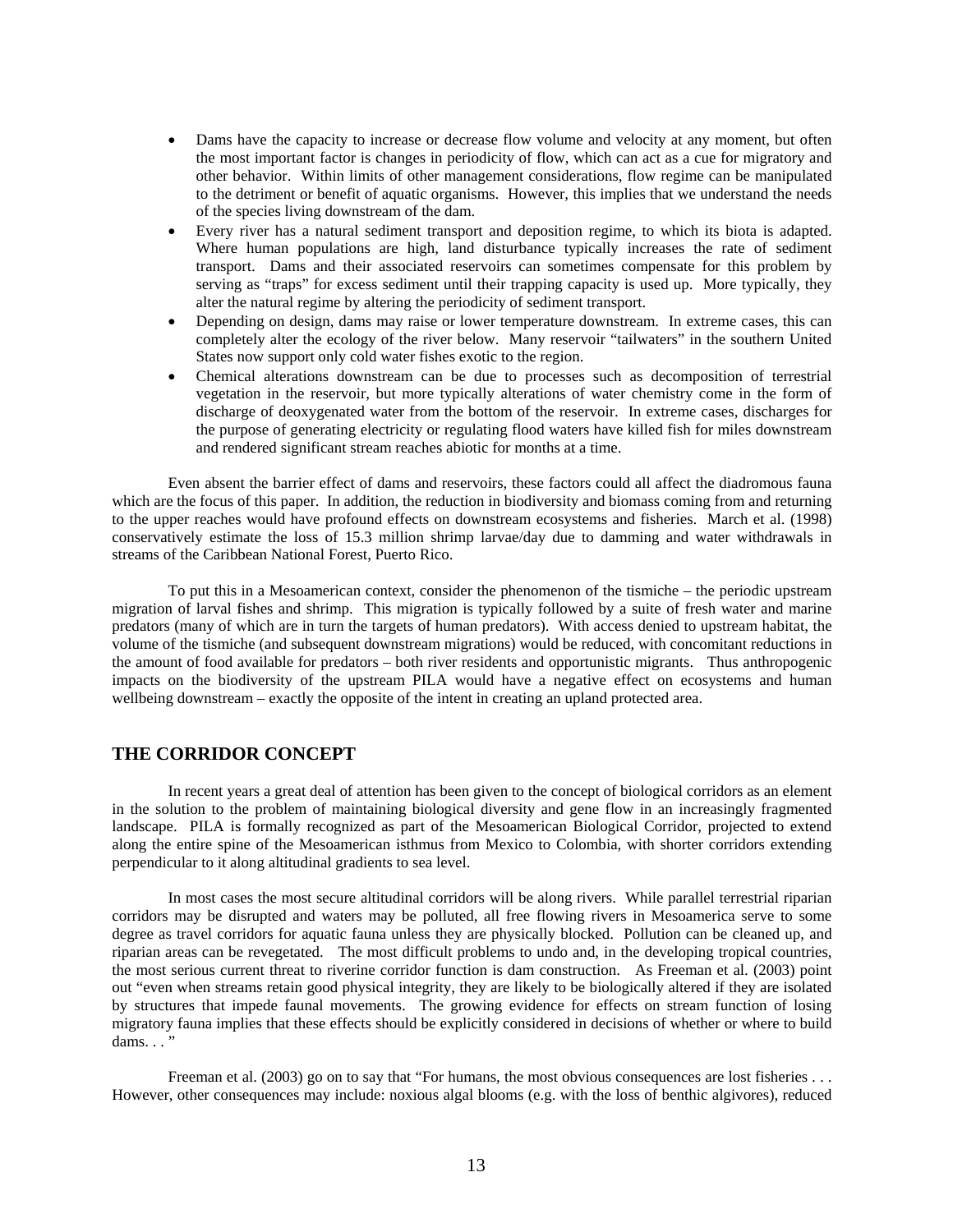capacity to process and retain nutrients (e.g. with the loss of trophic pathways and productivity) and detrimental effects on riparian and wildlife populations."

 In the case of the Rio Changuinola, it presently serves as a corridor connecting an upland World Heritage site (La Amistad International Park and Palo Seco), part of the Mesoamerican Biological Corridor, with the sea and two significant coastal protected areas, the San San – Pondsak Wetland (a Ramsar site) and Bastimentos National Park. Other World Heritage sites and Biosphere Reserves in the Mesoamerican region, for example Rio Platano in Honduras and the complex of Biosphere Reserves and protected areas around the Rio Usumacinta in Mexico and Guatemala, serve similar functions, and are also threatened by dam proposals. The case of the Bocas del Toro dams may provide an opportunity to evaluate the role of World Heritage site designation in protecting aspects of world heritage both within and outside designated World Heritage site boundaries.

## **CONCLUSION**

While acknowledging the great lack of information on the biology of aquatic organisms in general, and diadromous elements in particular in the region under discussion, we believe that sufficient information exists to justify a prediction of drastic reduction in biodiversity in and around the Panamanian portion of the La Amistad International Park and Biosphere Reserve (PILA) if projected dams are built on the Changuinola and Bonyic Rivers draining the park. The initial effects would be in the form of loss of multiple species upstream of the dams, followed by changes in ecosystem structure and function which could trigger further losses of biodiversity. We also predict less specific, but significant losses of ecosystem function and services in the impounded reaches between the dams and PILA and in river systems downstream of the dam sites.

 The same lack of information which prevents us from making more precise predictions than those offered here should incline all actors to caution. We consider that the existing dam proposals are not in keeping with the first stated purpose for the establishment of PILA as cited earlier in this paper and are therefore not compatible with maintenance of World Heritage site status.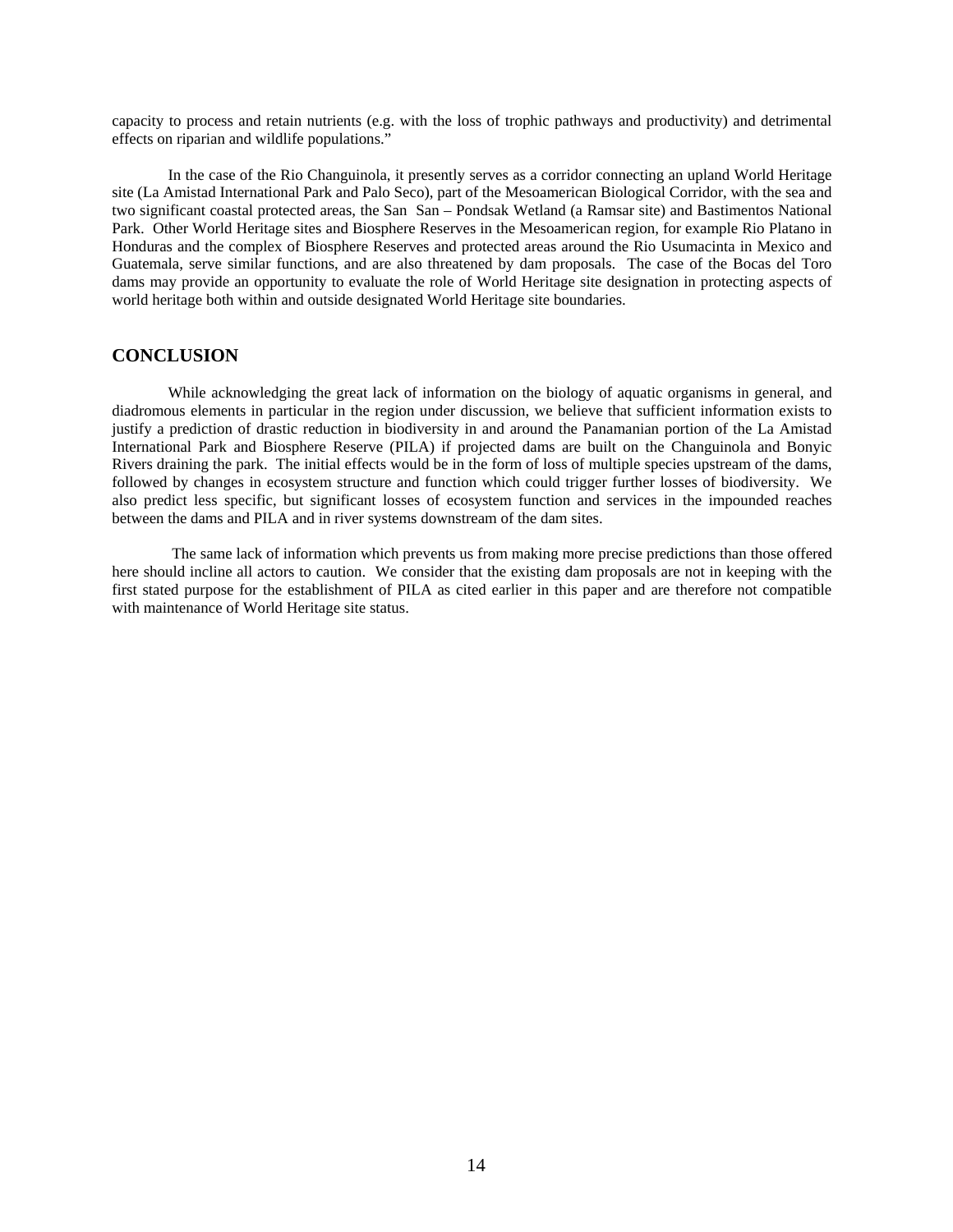## **REFERENCES CITED**

- Alvarado, R. 1989. Procedimiento para el Manejo Inicial de Parques Nacionales, dos Estudios de Caso de Panamá. Tesis MSc, Universidad de Costa Rica – CATIE. 142 pp.
- Bacheler, N.M. 2002. Ecology of bigmouth sleepers, *Gobiomorus dormitor* (Eleotridae) in a Puerto Rico reservoir. MS Thesis, NC State U., Raleigh, NC. 99 pp
- Bacheler, N.M., J.W. Neal & R.L. Noble. 2004. Reproduction of a landlocked diadromous fish population: bigmouth sleepers *Gobiomorus dormitor* in a reservoir in Puerto Rico. Caribbean Journal of Science 40(2): 223-231.
- Barbee, N.C. 2002. Distribution patterns of two grazers, *Sicydium salvini* and *Protopila* sp., in riffles and pools in a Pacific coast stream in Costa Rica. Verh. Internat. Verein. Limnol. 38: 739-743.
- Bell, H. 2007. Endangered and threatened wildlife and plants, 12 month finding on a petition to list the American eel as Threatened or Endangered. Dept. of the Interior, Fish and Wildlife Service 50CFR Part 17. Federal Register 72(22): 4967-4997.
- Benstead, J.P; J.G. March, C.M. Pringle and F.N. Scatena. 1999. Effects of a low-head dam and water abstraction on migratory tropical stream biota. Ecological Applications: 9: 656-668.
- Benstead, J.P., J.G. March and C.M. Pringle. 2000. Estuarine stages and upstream migration of freshwater shrimps in two tropical rivers, Puerto Rico. Biotropica 32: 545-547.
- Bowles, D.E.; K. Aziz and C.L. Knight. 2000. *Macrobrachium* (Decapoda: Caridea: Palaemonidae) in the contiguous United States: a review of the species and an assessment of threats to their survival. Journal of Conservation Biology 20: 158-171.
- Bussing, W.A. 1996. *Sicydium adelum*, a new species of gobiid fish (Pisces: Gobiidae) from Atlantic slope streams of Costa Rica. Revista de Biologia Tropical. 44: 819-825.
	- \_\_\_\_\_\_\_\_\_\_\_\_\_\_\_. 1998. Peces de las Aguas Continentales de Costa Rica. Revista de Biología Tropical 46, supl. 2. Editorial de la Universidad de Costa Rica. 468 pp.
- Concepcion, G.B. and S.G. Nelson. 1999. Effects of a dam and reservoir on the distributions and densities of macrofauna in tropical streams of Guam (Mariana Islands). Journal of Freshwater Ecology. 14: 447-454.
- Cordero, S.; R. Montenegro; M. Mafla; I. Burgues and J. Reid. 2006. Analisis de costo beneficio de cuatro proyectos hidroeléctricos en la cuenca Changuinola-Teribe. Conservation Strategy Fund. 53 pp.
	- \_\_\_\_\_\_\_\_\_\_\_\_\_\_\_. 2007. Economic analysis distinguish profit from progress. Conservation Policy in Brief. No. 2. Conservation Strategy Fund. 2 pp.
- Corujo-Flores, I. 1980. A study of fish populations in the Espiritu Santo River estuary. MSc thesis, U. of Puerto Rico, Rio Piedras.
- Crowl, T.A., W.H. McDowell, A.P. Covich and S.L. Johnson. 2001. Freshwater shrimp effects on detrital processing and nutrients in a tropical headwater stream. Ecology 82: 773-783.
- Cruz, G.A. 1987. Reproductive biology and feeding habits of cuyamel, *Joturus pichardi* and tepemechin, *Agonostomus monticola* (Pisces; Mugilidae) from Rio Platano, Mosquitia, Honduras. Bulletin of Marine Science 40 (63-72).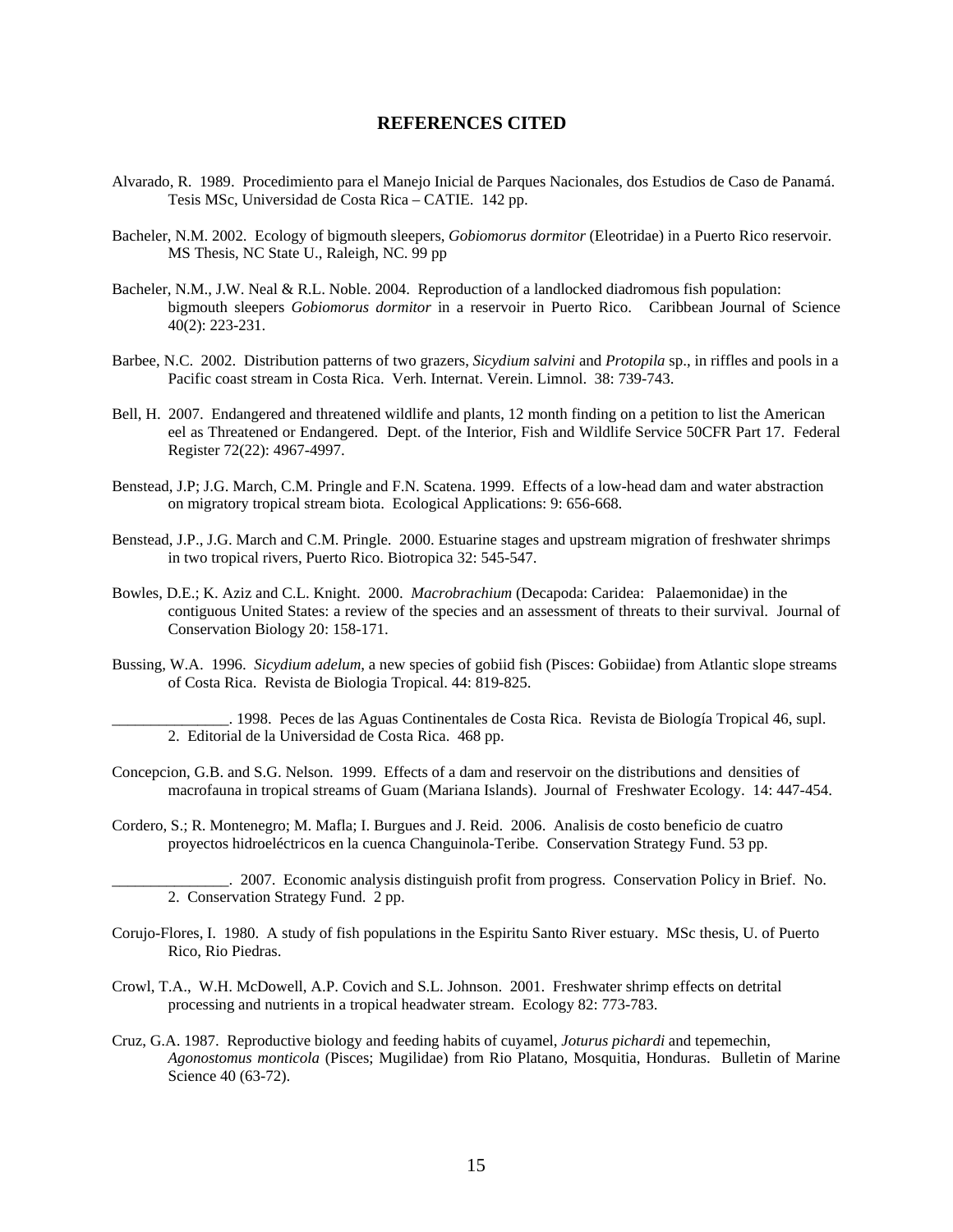- Darnell, R.M. 1962. Fishes of the Rio Tamesi and related coastal lagoons in east-central Mexico. Publications of the Institute of Marine Science, University of Texas 8 (2): 299-365.
- Dolphe, A. &.O. D. Ebrot 2003. A Review of the Freshwater Fishes of Curacao, with Comments on those of Aruba and Bonaire. Caribbean Journal of Science 39(1):100-108.
- Englund, R. and R. Filbert. 1997. Discovery of the native stream goby, *Lentipes concolor*, above Hawaii's highest waterfall, Hillawee Falls. Bishop Museum Occasional Papers 49: 62-64.
- Erdman, D.S. 1984. Exotic Fishes in Puerto Rico, In Distribution, Biology and Management of Exotic Fishes. W.R. Courtenay, Jr. & J.R. Stauffer, Jr. 162-176. Baltimore. The Johns Hopkins University Press.
- Ferguson, J.W.; G.M. Matthews, R.L. McComas, R.F. Absolon, D.A. Brege, M.H. Gessel and L.G. Gilbreath. 2005. Passage of adult and juvenile salmonids through federal Columbia River power system dams. U.S. Dept. of Commerce, NOAA Technical Memo. NMFS-NWFSC-64. 160 pp.
- Fievet, E.S. 1999. An experimental survey of freshwater shrimp upstream migration in an impounded stream of Guadeloupe Island, Lesser Antilles. Archiv fur Hydrobiologie. 144: 339-355.

\_\_\_\_\_\_\_\_\_\_\_\_\_\_\_ 2000. Passage facilities for diadromous freshwater shrimps (Decapoda: Caridea) in the Bananier River, Guadeloupe, West Indies. Regulated River Research and Management 16: 101-112.

- Fievet, E. S; S. Dolodec and P. Lim. 2001a. Distribution of migratory fishes and shrimps along multivariate gradients in tropical island streams. Journal of Fish Biology (2001) 59:390-402.
- Fievet, E.L., Tito de Marais, A., Tito de Morais, D., D. Monti and H. Tachet. 2001b. Impacts of an irrigation and hydroelectric scheme in a stream with a high rate of diadromy: Can downstream alterations affect upstream faunal assemblages? Archiv fur Hydrobiologie 151(3): 405-425.
- Freeman, M.C., C.M. Pringle, E.A. Greathouse and B.J. Freeman. 2003. Ecosystem-level consequences of migratory faunal depletion caused by dams. American Fisheries Society Symposium. 35: 255-266.
- Gilbert, C.R. and D.P. Kelso. 1971. Fishes of the Tortuguero Area, Caribbean Costa Rica. Bulletin of the Florida State Museum of Biological Science 16 (1-54).
- Gilbert, C.R. 1978. Mountain mullet. In C.R. Gilbert (Ed.) Rare and endangered Biota of Florida, Vol. 4, Fishes. 39-40.
- Greathouse, E.A. and J.E. Compton. 2007. Beyond diadromous fishes: diadromous invertebrates are strong interactors, too. Poster presented at American Fisheries Society Annual Meeting. Halifax, Nova Scotia, Canada. June, 2007.
- Greathouse, E.A., C.M. Pringle, W.H. McDowell and J.G. Holmquist. 2006a. Indirect effects of dams: upstream consequences of migratory fauna extirpation in Puerto Rico. Ecological Applications 16: 339-352.
- Greathouse, E.A.; C.M. Pringle and J.G. Holmquist. 2006b. Conservation and management of migratory fauna: dams in tropical streams of Puerto Rico. Aquatic Conservation: Marine and Freshwater Ecosystems. 16: 695-712
- Gunter and Hall. 1963. Gulf Research Reports. 1: 189-307. Cited in: Lee, D.S., C.R. Gilbert, C.H. Holcutt, R.E. Jenkins, D.E. McAllister and J.R. Stauffer, Jr. 1980 et seq. Atlas of North American Freshwater Fishes. North Carolina Biological Survey Publication No. 1980-12. North Carolina State Museum of Natural History. Raleigh.
- Holmquist, J.G; J.M. Schmidt-Gengenbach and B. Buchanan Yoshioka. 1998. High dams and marine-freshwater linkages: Effects on native and introduced fauna in the Caribbean. Conservation Biology 12 (3): 621-630.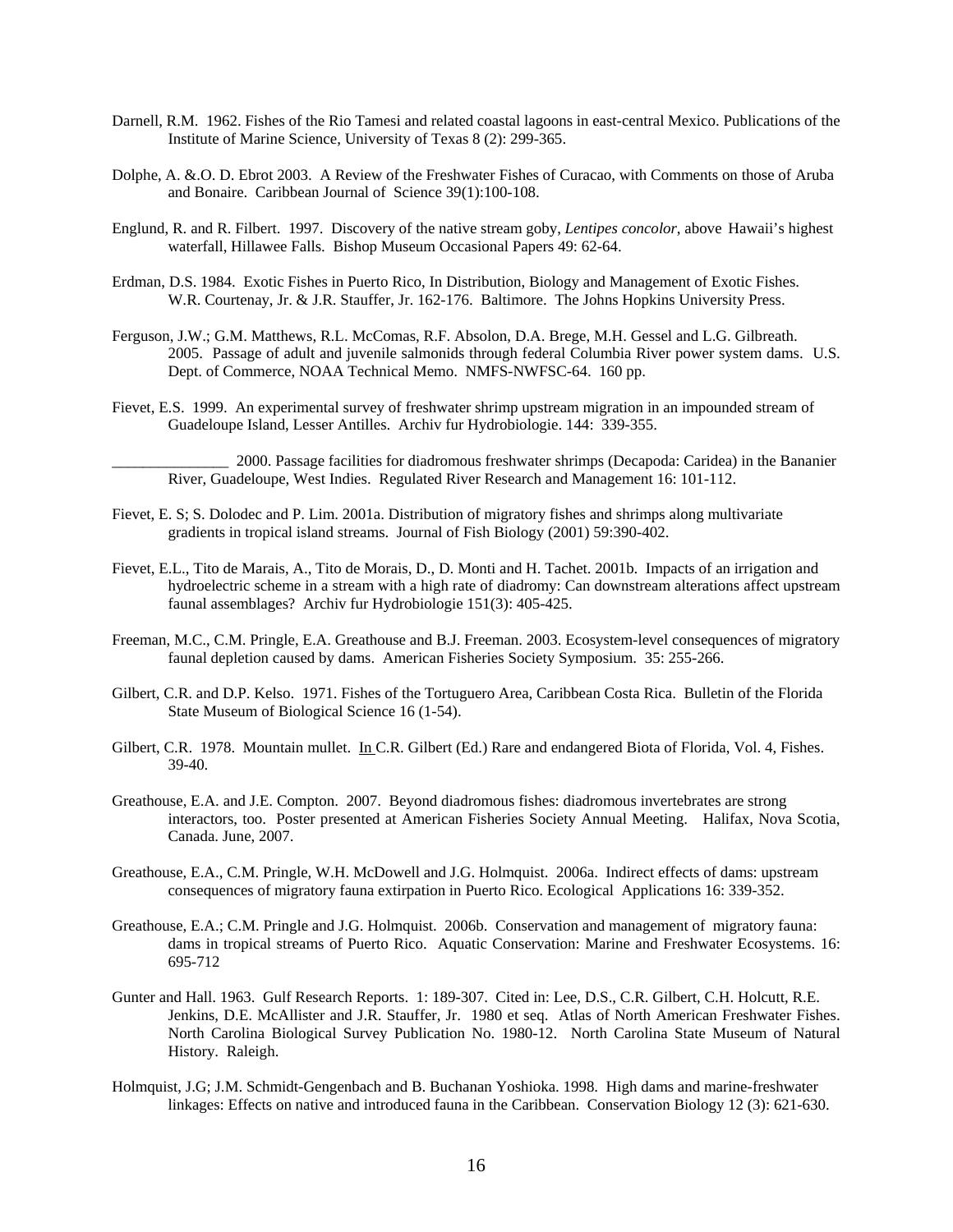- Horne, F. and S. Beisser. 1977. Distribution of river shrimp in the Guadalupe and San Marcos Rivers of Central Texas, U.S.A. (Decapoda: Caridea). Crustaceana 33: 56-60.
- Jenkins, R. E. and N.M. Burkhead. 1993. Freshwater Fishes of Virginia. American Fisheries Society, Bethesda, Maryland. 1079 pp.
- Kelso, D.P. 1965. A contribution to the ecology of a tropical estuary. M.Sc. thesis, U. of Florida, Gainesville.
- Loftus, W.F.; J.A. Kushlan and S.A. Voorhees. 1984. Status of the mountain mullet in southern Florida. Florida Scientist. 47(4): 256-263.
- Lopez Sanchez, M.I. 1978. Migración de la sardina *Astyanax fasciatus* (Characidae) en el Rio Tempisque, Guanacaste, Costa Rica. Revista de Biologia Tropical 31: 133-138.
- Mafla H., M., A. Bonilla, M. Bonilla, F. Quiroz, H. Sanchez y W. O. McLarney. 2005. Caracterización Ictiologica y Valoración de Habitats en ríos de la Provincia Bocas del Toro (Panamá), un Trabajo Inicial Participativo y Comunitario. Informe a Asociación ANAI, San José Costa Rica. 29 pp.
- March, J.G; J.P. Benstead, C.M. Pringle and F.M Scatena, 1998. Migratory drift of larval freshwater shrimps in two tropical streams, Puerto Rico. Freshwater Biology 40: 261 – 273.
- March, J.G; J.P. Benstead, C.M. Pringle and M.R. Ruebel. 2001. Linking shrimp assemblages with rates of detrital processing along an elevational gradient in a tropical stream. Canadian Journal of Fisheries and Aquatic Sciences 58: 470-478.
- March, J.G., C.M. Pringle, M.J. Townsend and A. I. Wilson. 2002. Effects of freshwater shrimp assemblages on benthic communities along an altitude gradient of a tropical island stream. Freshwater Biology 47: 1-14.
- McDowall, R.M. 1987. The Occurrence and Distribution of Diadromy in Fishes. American Fisheries Society Symposium, 1: 1-13.

\_\_\_\_\_\_\_\_\_\_\_\_\_\_\_. 1988. Diadromy in Fishes: Migrations Between Freshwater and Marine Environments. Timber Press, Portland, Oregon. 308 pp.

\_\_\_\_\_\_\_\_\_\_\_\_\_\_\_. 2000. Biogeography of the New Zealand torrentfish, *Cheimarrichthys fosteri* (Teleostei: Pinguipedidae): a distribution driven mostly by ecology and behavior. Environmental Biology of Fishes 58: 119-131.

\_\_\_\_\_\_\_\_\_\_\_\_\_\_\_. 2007. On amphidromy, a distinct form of diadromy in aquatic organisms. Fish and Fisheries, 2007 (8): 1-13.

- McKaye, K.R. 1977. Competition for breeding sites between the cichlid fishes of Lake Jiloa, Nicaragua. Ecology 58: 291-302.
- McKaye, K.R., D.J. Weiland and T.M. Lim. 1979. Comments on the breeding biology of *Gobiomorus dormitor* (Osteichthyes: Eleotridae) and the advantage of schooling behavior to its fry. Copeia 1979: 542-544.
- McLane, W. M. 1955. The Fishes of the St. John's River system. Ph.D. thesis, U. of Florida, Gainesville.
- McLarney, W.O. 2005. Comentarios sobre Proyecto Hidroeléctrico Bonyic: Estudio de Impacto Ambiental por PLANETA Panamá Consultores, S.A. Association ANAI. 14 pp.
- McLarney, W.O. and M. Mafla H. 2006a. Resumen del Analisis de los Estudios de Impacto Ambiental de las Represas y Implicaciones para las Comunidades de las Cuencas y la Biodiversidad del PILA. Association ANAI. 21 pp.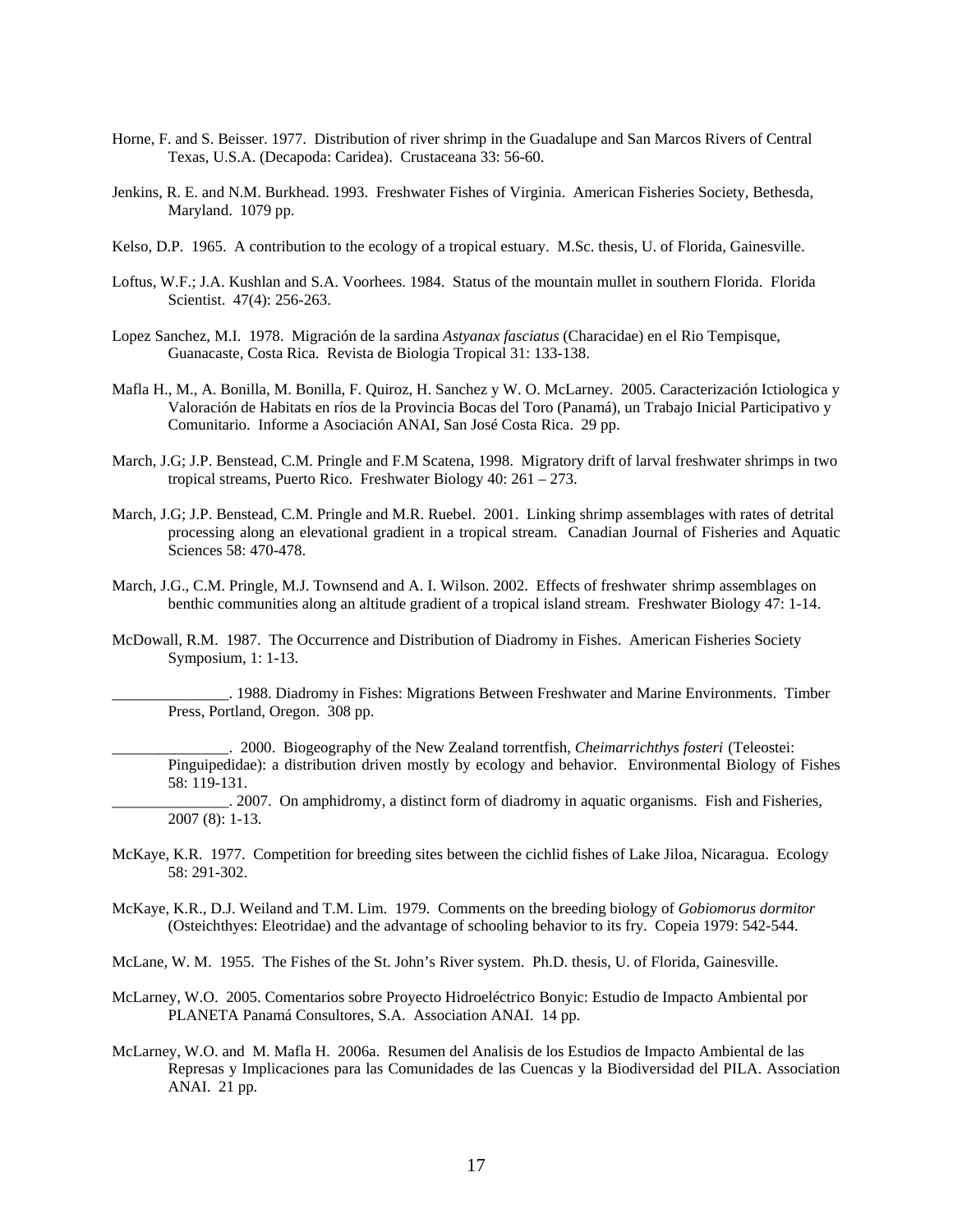\_\_\_\_\_\_\_\_\_\_\_\_\_\_\_. 2006b. The Association ANAI Stream Biomonitoring Program: Annual Report on Activities in the Greater Talamanca Region (Costa Rica/Panama). A Summary of Results 2000-2006. Association ANAI. 66 pp.

- Miller, R.R. 1966. Geographical distribution of Central American freshwater fishes. Copeia 1966 (4): 773-802.
- Miya, Y. and T. Hamano. 1988. The influence of a dam having no fishway on the distribution of decapod crustaceans in the Yokinoura River, Nagasaki, Japan. Nippon Suisan Gakkaishi 54: 429-435. (In Japanese with English abstract).
- Myers, G.S. 1949. Usage of anadromous, catadromous and allied terms for migratory fishes. Copeia 1949: 89-97.

\_\_\_\_\_\_\_\_\_\_\_\_\_\_\_. 1966. Derivation of the freshwater fish fauna of Central America. Copeia, 1966 (4): 776-773.

- National Research Council. 1996. Upstream: Salmon and Society in the Pacific Northwest. National Academy Press. Washington, DC. 452 pp.
- Nordlie, F.G. 1981. Feeding and reproductive biology of eleotrid fishes in a tropical estuary. Journal of Fisheries Biology. 18: 97-110.
- Northcote, T.G. 1967. Patterns and mechanisms in the lakeward migratory behaviour of juvenile trout. In T.G. Northcote (Ed.), Ecology of Freshwater Fish Production. Blackwell, Oxford, pp. 326-359.
- Phillip, D.A.T. 1983. Reproduction and feeding of the mountain mullet, *Agonostomus monticola,* in Trinidad, West Indies. Environmental Biology of Fishes 37: 47-55
- PLANETA Panamá Consultores S.A. 2005. Proyecto Hidroeléctrico Bonyic, Estudio de Impacto Ambiental, Categoría III, Tomo I y II.
- Pringle, C.M.; G.A. Blake, A.P. Covich, K.M. Buzby and A. Finley. 1993. Effects of omnivorous shrimp in a montane tropical stream: Sediment removal, disturbance of sessile invertebrates and enhancement of understory algal biomass. Oecologia 93: 1-11.
- Pringle, C.M. and G.A. Blake. 1994. Quantitative effects of atyid shrimp (Decapoda: Atyidae) on the depositional environment in a tropical stream. Use of electricity for experimental exclusion. Canadian Journal of Fisheries and Aquatic Sciences. 51: 1443-1450.
- Pringle, C.M. 1996. Atyid shrimps (Decapoda: Atyidae) influence spatial heterogeneity of algal communities over different scales in tropical montane streams, Puerto Rico. Freshwater Biology 35: 125-140.
- Proyectos y Estudios Ambientales del Istmo. 2004a. Estudio de Impacto Ambiental Categoría III, Construcción y Operación de la Central Hidroeléctrica El Gavilan (Chan-75).

\_\_\_\_\_\_\_\_\_\_\_\_\_ 2004 b. Estudio de Impacto Ambiental Categoría III, Construcción y Operación de la Central Hidroeléctrica Cauchero II (Chan-140)

\_\_\_\_\_\_\_\_\_\_\_\_\_ 2004c. Estudio de Impacto Ambiental Categoría III, Construcción y Operación de la Central Hydroelectric Chan-220.

- Schulz, L.P. 1943. Fishes of the Phoenix and Samoan Islands collected in 1939 during the expedition of the U.S.S. Bushnell. Bulletin of the United States Museum, 180: 1-316.
- STRI. 2007. Smithsonian Tropical Research Institute Bocas del Toro database. http://striweb.si.edu/bocas\_database/details.php.

Swingle. 1971. Alabama Marine Resource Bulletin. 5: 1-123. Cited in: Lee, D.S., C.R. Gilbert, C.H. Holcutt, R.E.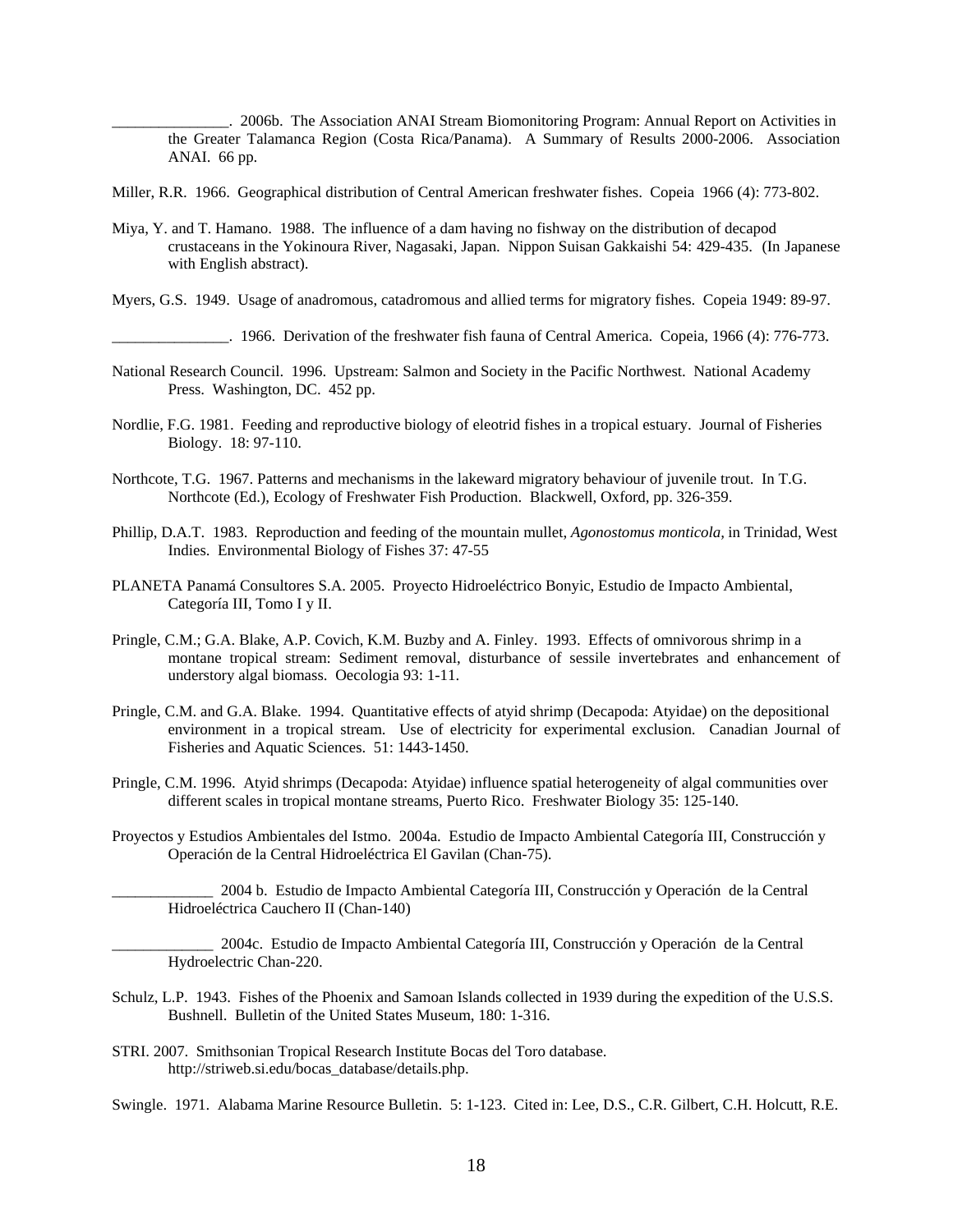Jenkins, D.E. McAllister and J.R. Stauffer, Jr. 1980 et seq. Atlas of North American Freshwater Fishes. North Carolina Biological Survey Publication No. 1980-12. North Carolina State Museum of Natural History. Raleigh.

Tesch, F.W. 1977. The eel – biology and management of anguillid eels. Chapman and Hall. London. 434 pp.

- Thorson, E., Barrera, L., and Gray, J. 2007. Petition to the World Heritage Committee Requesting Inclusion of Talamanca Range-La Amistad Reserves/La Amistad National Park on the List of World Heritage in Danger. *Available at*: http://www.biologicaldiversity.org/swcbd/PROGRAMS/international/pdfs/La-Amistad-Petition-042307-english.pdf.
- Tomihama, M.T. 1972. The biology of *Sicydium stimpsoni,* a freshwater goby endemic to Hawaii. BSc Honours Thesis, U. of Hawaii, Honolulu. 127 pp.
- Tucker. 1978. M. Sc. Thesis. North Carolina State University. Cited in: Lee, D.S., C.R. Gilbert, C.H. Holcutt, R.E. Jenkins, D.E. McAllister and J.R. Stauffer, Jr. 1980 et seq. Atlas of North American Freshwater Fishes. North Carolina Biological Survey Publication No. 1980-12. North Carolina State Museum of Natural History. Raleigh.
- Vladykov, V.D. 1964. Quest for the true breeding area of the American eel (*Anguilla rostrata* LeSueur). Journal of the Fisheries Research Board of Canada 21(6): 1523-1530.
- Williams, J.G.; S.G. Smith, R.W. Zabel, W.D. Muir, M.D. Scheuerell, B.P. Sandford, D.M. Marsh, R.A. McNatt and S. Achord. 2005, Effects of the federal Columbia River power system on salmonid populations. U.S. Dept Commerce, NOAA Technical Memo. NMFS-NWFSC-63. 150 pp.
- Winemiller, K.O. and B.J. Ponwith. 1998. Comparative ecology of eleotrid fishes in Central American coastal streams. Environmental Biology of Fishes. 53: 373-384.
- Yerger, R. 1978. River goby. In C.R. Gilbert (Ed.) Rare and endangered biota of Florida, Vol. 4, Fishes. University Press, Gainesville, Florida: 46-47.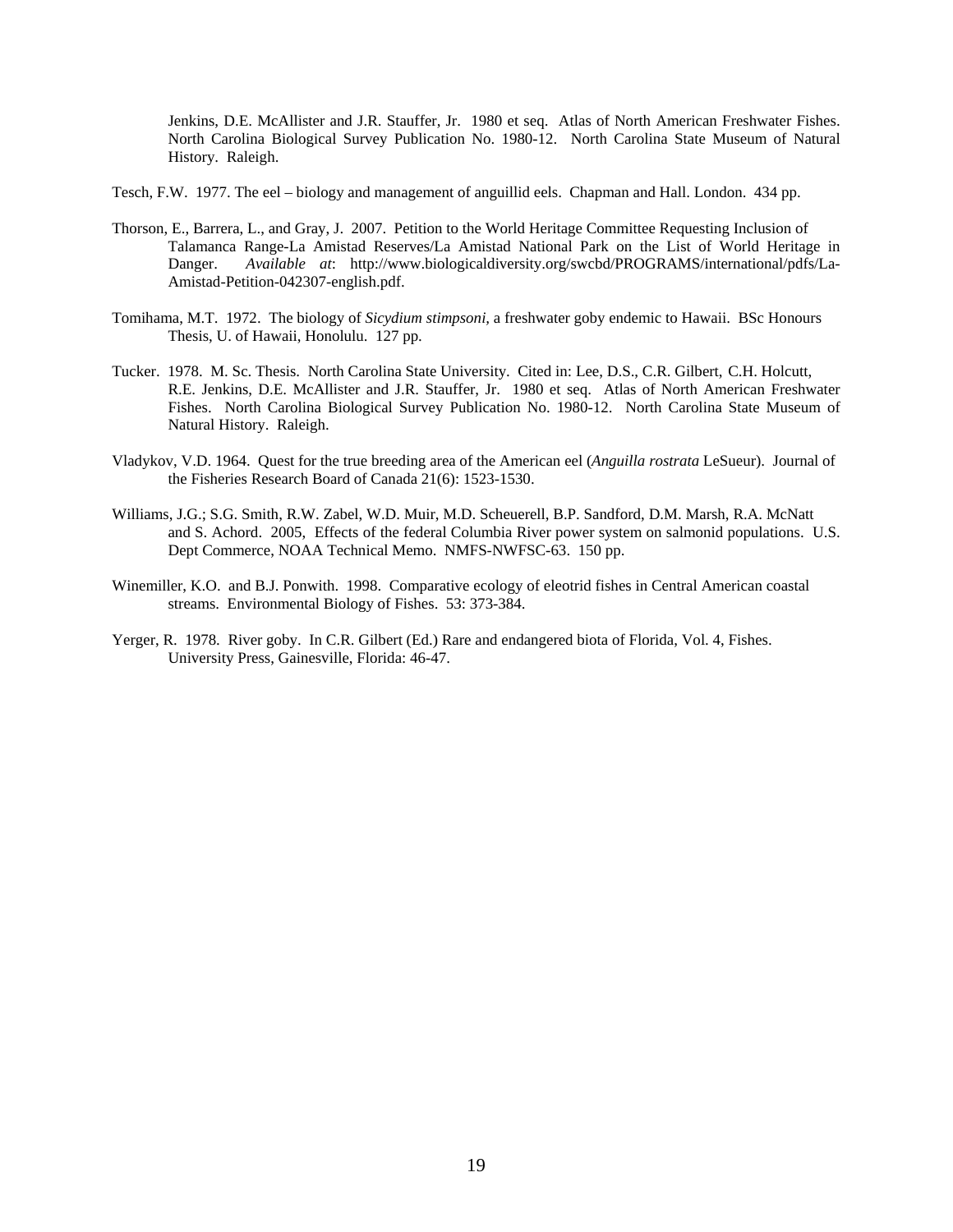# **Table 1. Migratory and Non-migratory Fresh Water Fishes of the Changuinola/Teribe Watershed Bocas del Toro Province, Panama**

A. Diadromous and euryhaline migratory species

| Family        | Species                 | Form of migratory<br>behavior | References<br>for diadromy      | In PILA        |
|---------------|-------------------------|-------------------------------|---------------------------------|----------------|
| Anguillidae   |                         |                               |                                 |                |
|               | Anguilla rostrata       | Catadromous                   | Vladykov, 1964;<br>Tesch, 1977  | <b>YES</b>     |
| Syngnathidae  |                         |                               |                                 |                |
| Gobiesocidae  | Microphis brachyurus    | Anadromous                    |                                 | N <sub>0</sub> |
|               | Gobiesox nudus          | Amphidromous?                 |                                 | <b>YES</b>     |
| Centropomidae |                         |                               |                                 |                |
|               | Centropomus undecimalis | Opportunist migrant           |                                 | Occasional     |
|               | Centropomus pectinatus  | Opportunist migrant           |                                 | ??             |
| Carangidae    |                         |                               |                                 |                |
|               | Caranx sp.              | Opportunist migrant           |                                 | Occasional     |
| Haemulidae    |                         |                               |                                 | <b>YES</b>     |
| Mugilidae     | Pomadasys crocro        | Amphidromous?                 |                                 |                |
|               | Agonostomus monticola   | Amphidromous                  | Anderson, 1957;                 | <b>YES</b>     |
|               |                         | and/or catadromous            | Gilbert and Kelso, 1971         |                |
|               |                         |                               | Gilbert, 1978                   |                |
|               |                         |                               | Corujo-Flores, 1980;            |                |
|               |                         |                               | Loftus, et al., 1984;           |                |
|               |                         | Catadromous                   | Cruz, 1987.                     | <b>YES</b>     |
|               | Joturus pichardi        |                               | Darnell, 1962;<br>Erdman, 1984; |                |
|               |                         |                               | Cruz, 1987.                     |                |
| Gobiidae      |                         |                               |                                 |                |
|               | Awaous banana           | Amphidromous                  | Yerger, 1978.                   | <b>YES</b>     |
|               | Sicydium adelum         | Amphidromous                  | <b>Bussing</b> , 1996.          | ??             |
|               | Sicydium altum          | Amphidromous                  | Gilbert and Kelso, 1971         | <b>YES</b>     |
| Eleotridae    |                         |                               |                                 |                |
|               | Dormitator maculatus    | Catadromous?                  | McLane, 1955;<br>Darnell, 1962; | N <sub>0</sub> |
|               |                         |                               | Winemiller and                  |                |
|               |                         |                               | Ponwith, 1998.                  |                |
|               | Eleotris amblyopsis     | Amphidromous                  | Gilbert and Kelso, 1971         | No             |
|               |                         |                               | Nordlie, 1981                   |                |
|               | Eleotris pisonis        | Amphidromous                  | Gilbert and Kelso, 1971         | N <sub>0</sub> |
|               |                         |                               | Nordlie, 1981                   |                |
|               | Gobiomorus dormitor     | Catadromous or                | Darnell, 1962;                  | <b>YES</b>     |
|               |                         | amphidromous                  | Kelso, 1965;                    |                |
|               |                         |                               | Nordlie, 1981                   |                |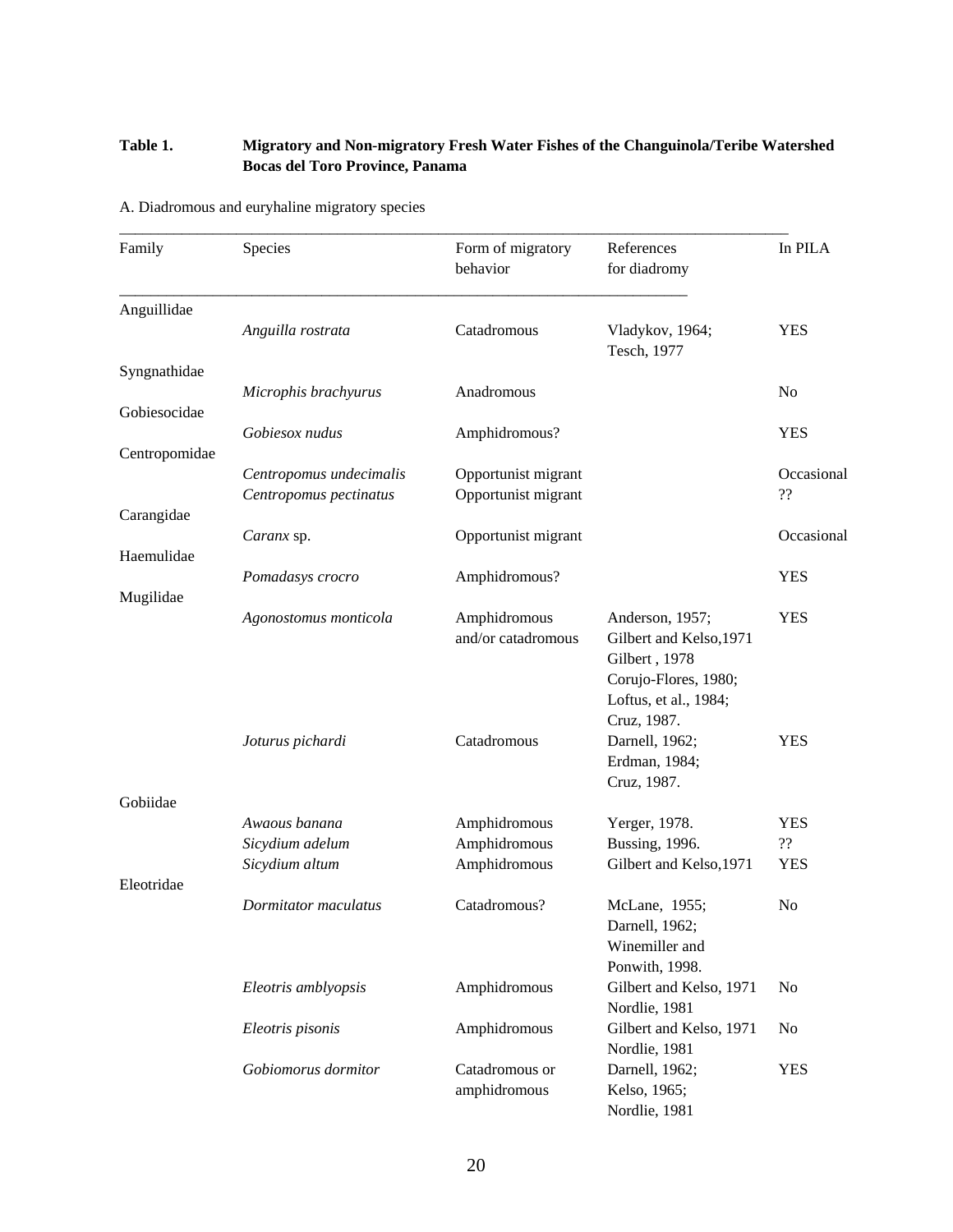# Winemiller and Ponwith, 1998.

| Paralichthyidae |                              |              |    |
|-----------------|------------------------------|--------------|----|
|                 | Citharichthys spilopterus    | Catadromous? | ?? |
| Achiridae       |                              |              |    |
|                 | <i>Trinectes paulistanus</i> | Catadromous? | ?? |
|                 |                              |              |    |

B. Primary fresh water species

| Characidae       |                              |                |
|------------------|------------------------------|----------------|
|                  | Astyanax aeneus              | <b>YES</b>     |
|                  | Astyanax orthodus            | <b>YES</b>     |
|                  | Bryconamericus ricae*        | ??             |
|                  | Bryconamericus scleroparius  | <b>YES</b>     |
|                  | Hyphessobrycon panamensis    | N <sub>o</sub> |
| Rhamphichthyidae |                              |                |
|                  | Brachyhypopomus occidentalis | <b>YES</b>     |
| Pimelodidae      |                              |                |
|                  | Rhamdia guatemalensis        | <b>YES</b>     |
| Rivulidae        |                              |                |
|                  | Rivulus birkhahni*           | ??             |
|                  | Rivulus isthmensis           | Probable       |
|                  | Rivulus wassmanni*           | ??             |
| Poeciliidae      |                              |                |
|                  | Alfaro cultratus             | N <sub>0</sub> |
|                  | Brachyraphis cascajalensis   | N <sub>0</sub> |
|                  | Phallichthys amates          | No             |
|                  | Phallichthys quadripunctatus | N <sub>o</sub> |
|                  | Poecilia gillii              | <b>YES</b>     |
|                  | Priapichthys annectens       | N <sub>o</sub> |
| Atherinidae      |                              |                |
|                  | Atherinella chagresi         | No             |
| Synbranchidae    |                              |                |
|                  | Synbranchus marmoratus       | <b>YES</b>     |
| Cichlidae        |                              |                |
|                  | Archocentrus nigrofasciatus  | N <sub>o</sub> |
|                  | Astatheros bussingi          | <b>YES</b>     |
|                  | Astatheros rhytisma          | N <sub>o</sub> |
|                  | Parachromis loiselli         | No             |
|                  |                              |                |

\* Little known species listed in STRI (2007), but not verified by us.